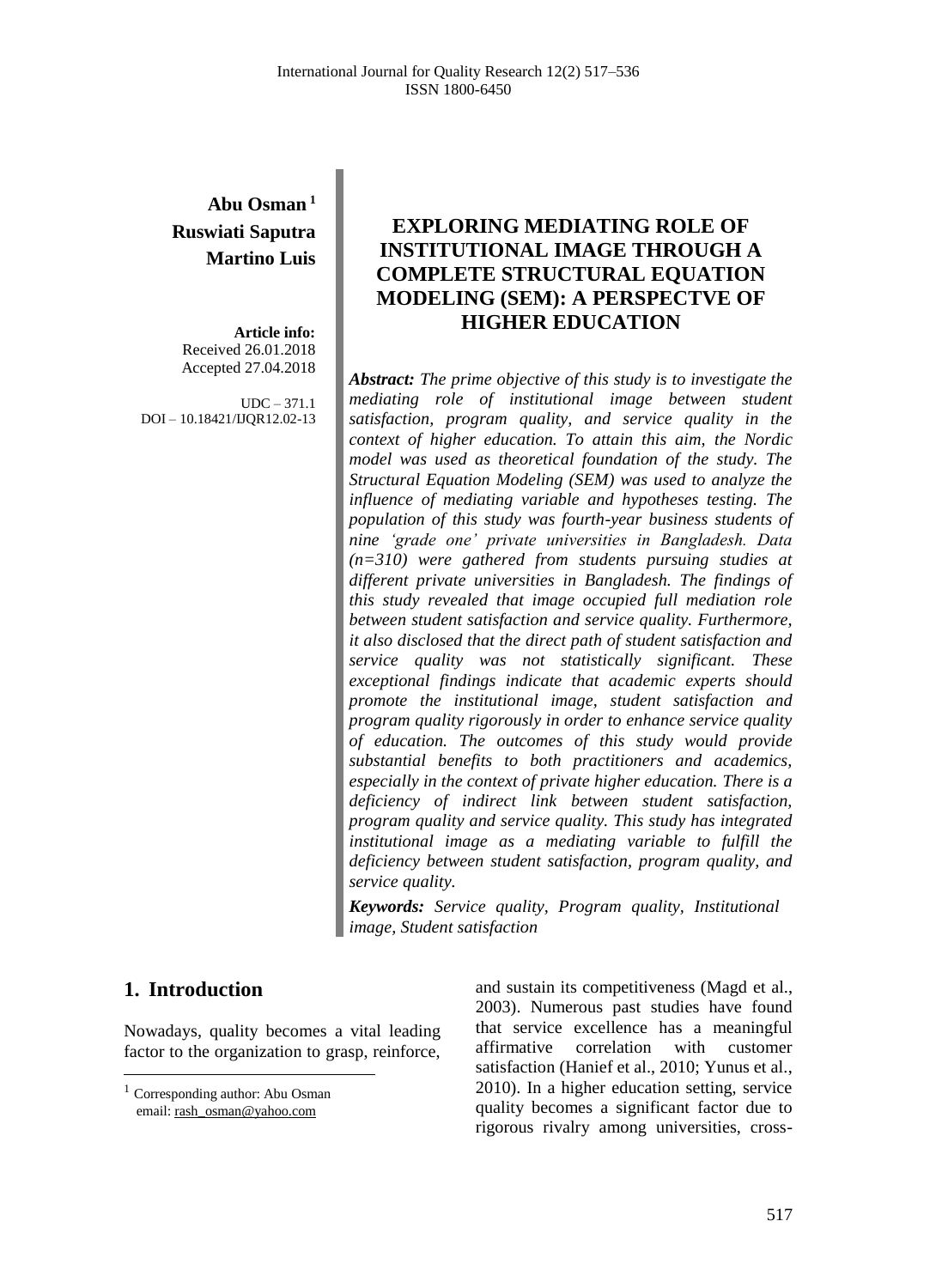

border image, high demands of higher education, higher program fees, and the segmentation of higher studies treated as a commercial service (Kwek et al, 2010). Service quality is generally evaluated by students' perceptions because the argument is that students are the primary customers of higher education (Sakthivel et al., 2005). Students ensure service quality before choosing a university to avoid uncertainty and high risk (Donaldson & McNicholas, 2004, p.349). Therefore, insufficient knowledge of dealing students, and nonexistence of service quality measurement device, will finally bring the demerits of the institution. This consequence has been visualized by Sines and Duckworth (1994, p.2) who concluded that "it is an unfavorable situation for tertiary level institutions to face two facts: they are in an aggressive fight for students, and students are users".

Tertiary level institutions are breeding centers for producing and dissemination of knowledge. However, the quality of higher studies is not visible in the universities of Bangladesh and gradually getting worse (UGC, 2004). Rouf, Habibullah, and Islam (2015) conducted a study in Bangladesh private university perspective to explore the level of quality education and revealed that respondents' satisfaction status was poor regarding campus facilities, lab, and library services. Researchers also pointed out that a few non-government institutions are quality focused and rests of them are far away from quality education. Furthermore, Mohsin and Kamal (2012) posited in their study that the quality of both government and nongovernment higher educational institutions of Bangladesh have been at a miserable stage. The rank of Bangladesh is  $146^{Th}$ , according to the Human Development Index (HDI) in the world with compared to Singapore and Malaysia which are  $26<sup>th</sup>$  and  $61<sup>th</sup>$  position according to HDI, 2011. The Human Development Index (HDI) is an integrated statistic of lifespan, education, and earnings per person indicators, which are considered to nominate countries into four

levels of human development. Over last two decades, the general view of educational scholars and other interested party is that the quality of higher education in Bangladesh has been worsening steadily and in particular areas pretty terrifyingly (Salahuddin & Aminuzzaman, 2011). Significant growth of both the government and private universities have observed, but the quality of higher studies is not meeting the satisfaction level compared to nearby countries. Not a single institution of Bangladesh has occupied in the list of topmost 400 world's finest universities (U.S. News & World Report, 2011). In connection with this discussion, it is clear that performance of the private and public universities is not satisfactory due to poor quality education services.

The purpose of this study is the representation of indirect relationship between student satisfaction, program quality and service quality. This is a rare effort in the context of private higher education. Most of the studies have shown direct assessment of service quality (Abili et al., 2012; Asaduzzaman et al., 2013; Dib & Alnazer, 2013; Hishamuddin et al., 2008; Gruber et al., 2010; I-Ming et al., 2006; Malik et al., 2010; and Sapri et al., 2000). So there is a clear deficiency of indirect link of student satisfaction, program quality and service quality of higher education. To mitigate this deficiency, the priority has been given on institutional image and considered as a mediating variable in this respect. Several scholars (Hu et al., 2009; Johnson et al., 2001; Omar et al., 2013; and Parvez & Ho, 2012) recommended that student satisfaction was responsible for creating institutional image. Chitty, Ward, and Chua (2007) further stressed that organizational image does not appear to have been extensively researched in what its relationship with other variables directly/indirectly.

The design for this paper is as follows: first, the theories are concisely reviewed, as are the relevant literatures on the variables enlisted in the framework. Next, the research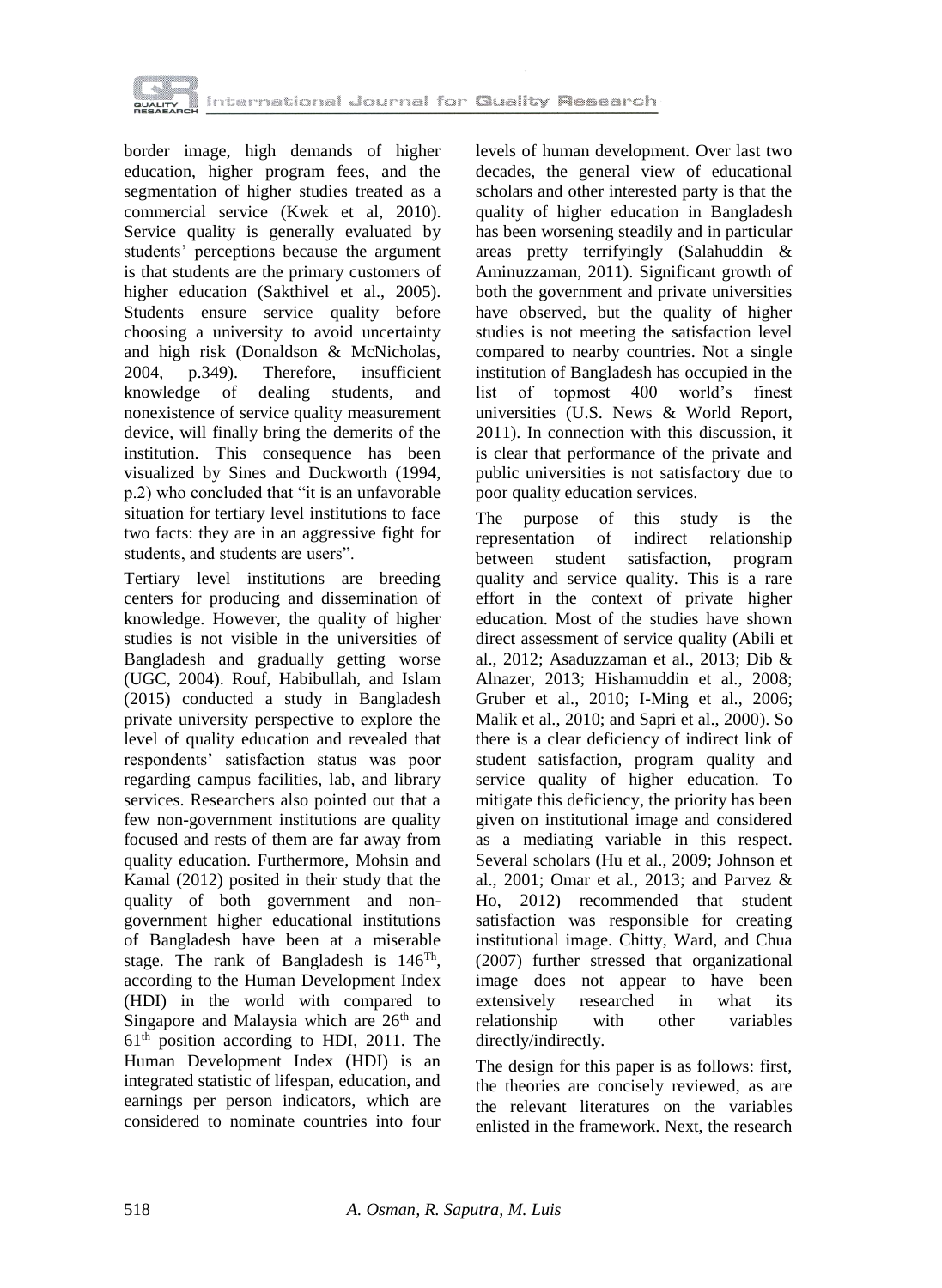

model and hypotheses are presented, followed by a discussion of the research method and findings from the data analyses. A discussion of the meaning of the results and their implications ends the paper.

# **2. Theoretical underpinnings**

The relevant underpinning theory is the 'Service Quality Model' developed by Gronroos (1984) and it is also known as the Nordic Model. The model was developed and tested in 1981 on a sample consisting of a Swedish service firm's executives. The Nordic model is the first attempt which measures quality of service (Ghotbabadi, Baharun & Feiz, 2012).This early conceptualization has been constructed by Grönroos (1982, 1984). According to Grönroos (1982, 1984), service quality is defined by two variables: the 'technical or outcome variable' and the 'functional or process related concept'. The 'technical dimension', refers to what the customers receive from the service process, the latter, the 'functional dimension', refers to how the

customers receive and experience the service process which are mediated by the image factor. In addition, Kang and James (2004) suggested that image functions as a filter in service quality perception.

This model is reflected to be a general framework which is not restricted to only two measures of quality because there is no general agreement as to the nature or content of service quality dimensions (Brady & Cronin, 2001). Nevertheless, there is a general viewpoint that service quality is a multidimensional or multi- attribute construct (Kang & James, 2004; Grönroos, 1990 and Parasuraman et al.1985, 1988). While the contemporary studies on service quality seemingly focused on the process of service delivery, additional aspects to be considered have already been suggested, especially by European scholars. For instance, Grönroos (1990) and Brady & Cronin (2001) noted that the quality of a service perceived by customers has three dimensions: functional or process dimension, technical or outcome dimension and image.



**Figure 1**.The Nordic Model of Service Quality, **Source**: Grönroos (1984)

# **3. Literature review**

# **3.1. Service quality**

Service quality is acknowledged as a critical characteristic for creating and sustaining relationship with customers (Park et al., 2006). Since it has noteworthy significance on customer satisfaction thus this construct has valued as a major influential factor of organization's success or failure in a competitive environment (Lin et al., 2009). Surprisingly, several studies have highlighted the importance of service quality in educational institutions (Pereda, Airey &

Bennett, 2007; Shakarhizadeh et al., 2011; and Annamdevula & Bellamkonda, 2012). Parasuraman et al. (1985) developed SERVQUAL (gap model), an extensively recognized instrument for measuring service quality. On the other hand, the SERVPERF (purely-performance measure) another popular device was developed by Cronin and Taylor (1992). They debated that SERVPERF explains a greater extent of variance in a complete measure of service quality than does SERVQUAL. As a result of the less predictable power of SERVQUAL model, this study deployed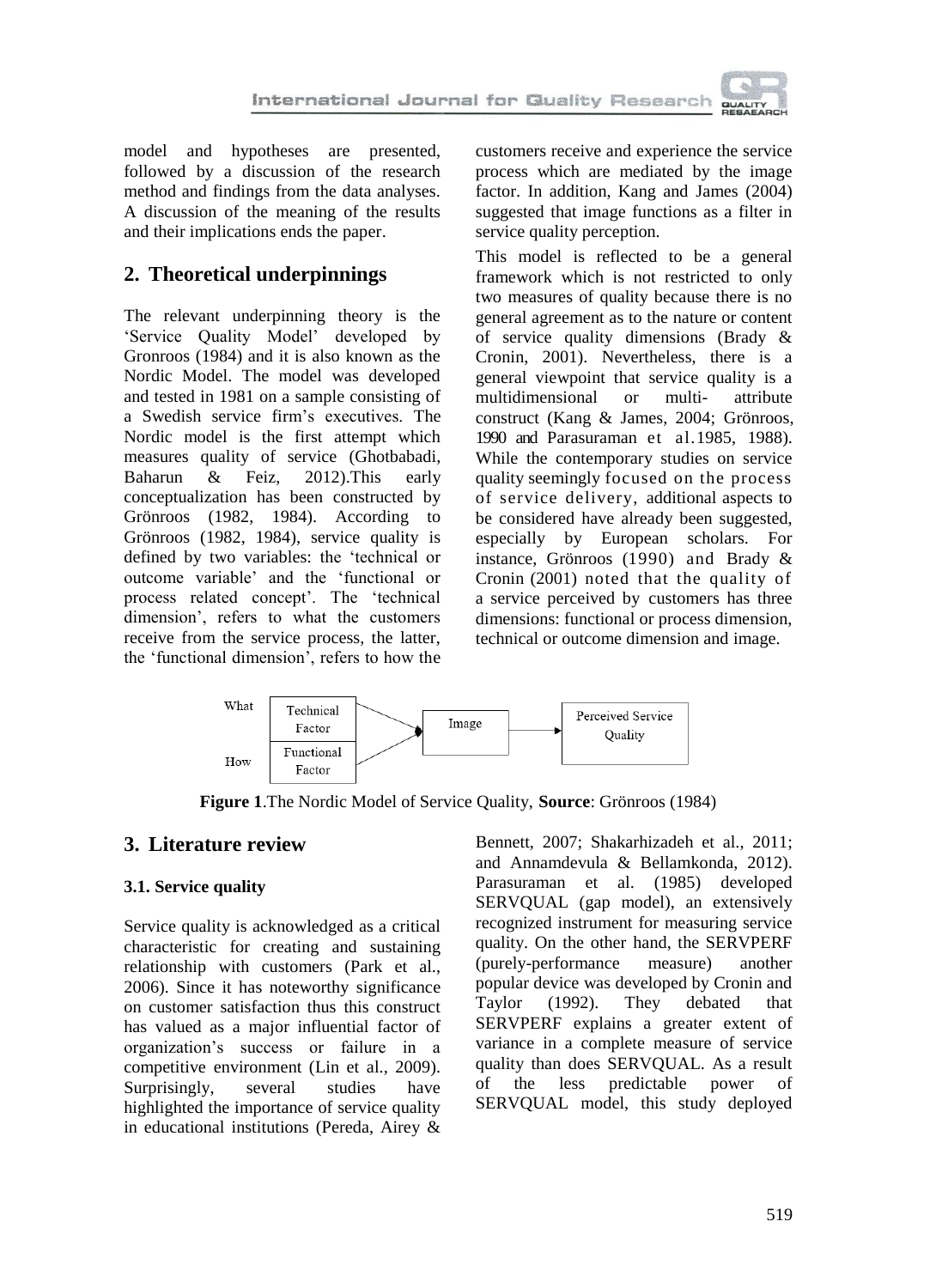

SERVPERF model to curtail the shortcoming.

## **3.2. Student satisfaction**

In reality, students' satisfaction is directly linked to university reputation and image which is aligned towards perceived service quality of education in the higher education sector as a whole (Osman & Ashraf, 2014). In recent times, Weerasinghe and Farnando (2017) define students' satisfaction as: "a short-term attitude resulting from an evaluation of students' educational evaluation of students' educational experience, services and facilities". Satisfaction is an emotional reflection to a product or service experience (Spreng & Singh, 1993). The satisfaction perception has been stretched in recent times to the perspective of higher education. A limited number of researches suggest that student satisfaction is a difficult concept, comprising of multiple items (Richardson, 2005). Student satisfaction is evaluated by students' expectations and their perception about quality of services provided (Babaei et al., 2015). When students are satisfied, they produce optimistic views about the institution and feel proud to endorse the same to other students. Originally, Parasuraman et al. (1985, 1988) recommended that perceived service quality is an antecedent to customer satisfaction. Quite reversely, Bitner (1990) and Bolton and Drew (1991) concluded that customer satisfaction is an antecedent to service quality. The current study incorporates student satisfaction as an antecedent to service quality in higher education.

# **3.3. Program quality**

Program quality is an essential attributes of education in terms of service rendered to the students as well as institutional image of higher education for which talented international students are attracted to get that education service (Ashraf, Osman & Ratan, 2014; Osman & Ashraf, 2014). Hénard and

Roseveare (2012) suggested that higher education institutes have need of making sure that the service of education they offer confirm to the expectations of students. As quality program in higher education is imperative for student learning, higher education institutes' farsighted vision and proper strategy must be consistent with research and innovations in teaching and learning (Osman & Ashraf, 2014; Ashraf, Yusnidah & Joarder, 2009). Program quality is considered as a specific element that is broadly taken by many researchers. Several empirical studies made evidences that program quality had a positive correlation with service quality (Fernandes, Ross, & Meraj, 2013; Sahney et al., 2011; Sik, Gede, & Nur, 2012; Wilkins & Balakhishnan, 2013). The way it is stated earlier, program quality has an impact on service quality and it has been identified as an important dimension of service quality. The dimensions of program quality in the proposed model are characterized by the following four sub-dimensions: such as academic factor, curriculum and teaching method.

# **3.4. Institutional Image**

In the perspective of Australian universities, Brown and Mazzarol (2009) revealed that student satisfaction is influenced by the apparent image of the institution. They equally indicated that an institution with a solid brand image will give students a superior advantage in the competitive market upon the completion of their studies and this in turns prompt satisfaction. The current literature is insufficient to describe the image formation processes in the context of higher education sector (Gallifa & Batalle, 2010). Student perception of university image is important as it summaries students' insights of the standing of a university in the market. Since university image is a guide to and a simple way for a student to evaluate its programs, service offered and overall value in the market (Parves & Ho, 2012).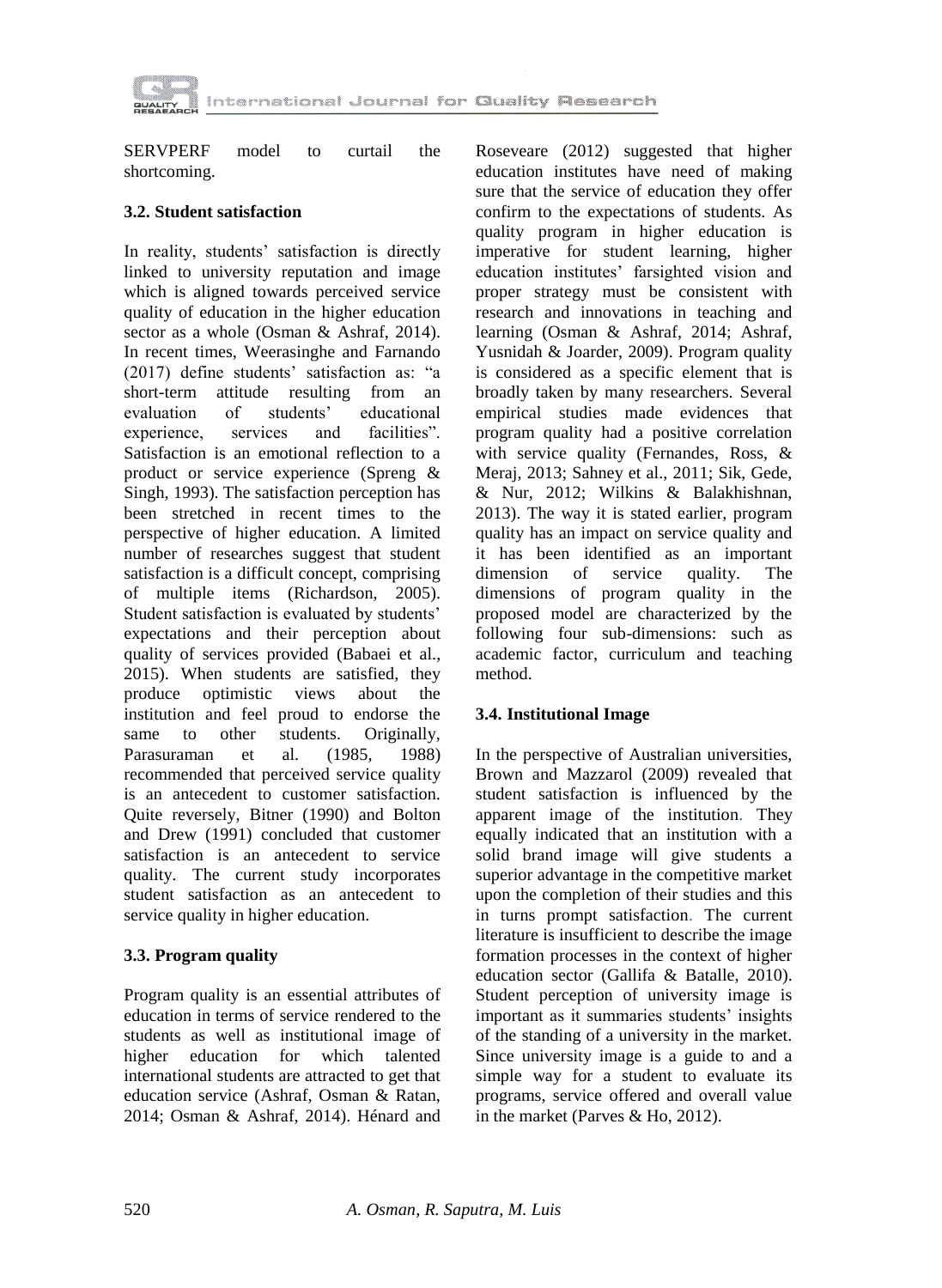

Competitiveness is another aspect which is loaded with the value of image in the institutional level. Due to the growing competence in international education, institutions need to maintain and develop a distinctive image in order to reach a competitive advantage (Arambewela & Hall 2009). According to the Gestalt theory, university image is usually seen as a Gestalt or oneness and integrated whole which is often composed of ideas about faculty, the curriculum, the teaching quality and the tuition-quality relationship (Alves & Raposo, 2010). Arpan et al. (2003) found three stable factors influence university image: academic attributes, athletic attributes and news media coverage but only academic attributes were consistent across groups. One institution completely depends on its image in order to prosper and survive in the market (Gray &

Balmer, 1998). This is the time for institutions to create and nurture distinctive image to obtain a competitive advantage because constantly competition is increasing in the arena of tertiary education (Paramewaran & Glowacka, 1995).

# **4. Research framework and hypotheses**

The research model used in the study, presented in Figure 1, is based on the Nordic Model formulated by Grönroos (1984). In the model, dependent variable is service quality of education which is mediated by the institutional image for recognizing the influences of program quality and student satisfaction.



**Figure2.** The Research Model of Service Quality

## **4.1. Hypothesis development**

- **H1:** There is a significant positive relationship between student satisfaction and institutional image.
- **H2:** There is a significant positive relationship between program quality and institutional image.
- **H3:** There is a significant positive relationship between student satisfaction and service quality.
- **H4:** There is a significant positive relationship between program quality and service quality.
- **H5:** There is a significant positive relationship between institutional image and service quality.
- **H6:** Institutional image mediates between student satisfaction and service quality.
- **H7:** Institutional image mediates between program quality and service quality.

The seven hypotheses embodied in the model are listed below. The directionality stated in each hypothesis is derived from the prior literature about different variables and designed based on the primary structure of the Nordic model. As is stated earlier, student satisfaction has an important impact on image which subsequently impacts on service quality of education. The relationship between customer satisfaction and corporate image has been studied much extensively (Hegelsen & Nesset, 2007; Hu,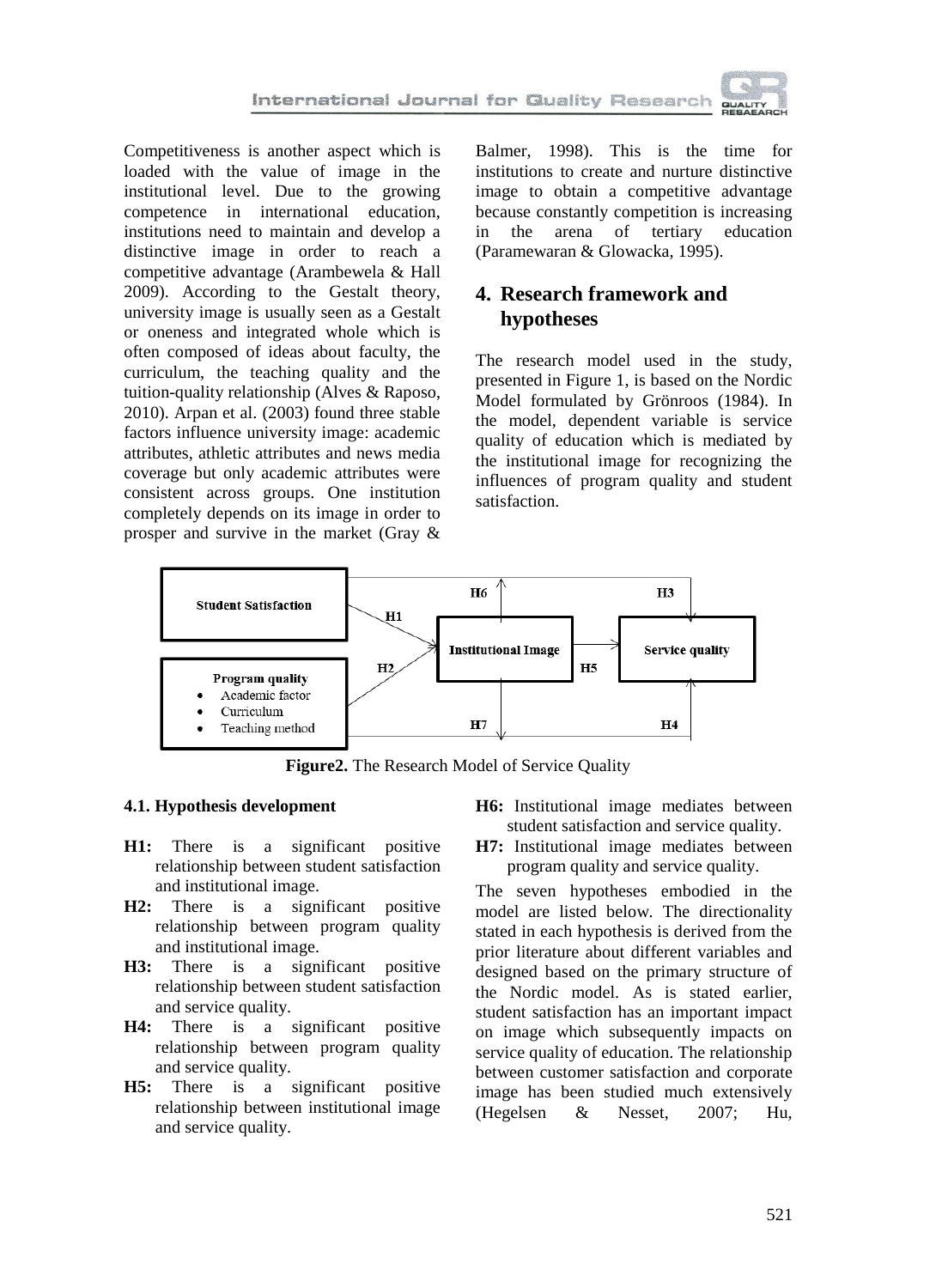

Kandampully & Juwaheer, 2009; Parvez & Ho, 2012). Hu et al. (2009) seek to identify the relationships that exist between service quality and perceived value and how they impact customer satisfaction, corporate image, and behavioral intentions. The proposed model indicates that delivering high quality service and creating superior customer value can result in achieve high customer satisfaction, thus influencing the firm's corporate image, and ultimately leading to consumer retention. It implies that the impact of customer satisfaction has a positive and significant effect on corporate image. Based on these studies, it is therefore hypothesized as:

## *H1: Student satisfaction has a significant positive effect on institutional image.*

As is stated earlier, program quality has an important impact on image which subsequently impacts on service quality of education. Several empirical and conceptual analyses support the program quality dimension affecting institutional image available in the higher education literature (Abdullah, 2006; Ko & Pastore, 2005; Omar et al., 2013). Kassim, Najdawi, Azmeh, & Sadiq (2010) pointed out that academic program is extremely important because it is an obligatory component in constructing and enriching both the image and value of the institution. Furthermore, Osman and Ashraf (2014) found that life-time image of education is dominated by program quality in their recent study. Based on these studies, it is therefore hypothesized as:

## *H2: Program quality has a significant positive effect on institutional image.*

The concept of quality/satisfaction processes working under various circumstances is particularly well established concerning physical goods (Cengiz, 2010; Tse & Wilton, 1998). However, not many studies have been performed to investigate if the parallel concept utilizes to services (Prabhakar & Ram, 2013). Bitner (1990) recommended that customer satisfaction

should be reflected as an antecedent of service quality. Ouite the reverse, Parasuraman et al. (1985) and Cronin and Taylor (1992) stated that service quality should be placed before customer satisfaction. There is a common understanding among scholars that there is a relationship between service quality and customer satisfaction but what is unclear is the direction of this relationship. Therefore, researchers have visualized a unique privilege to revisit the relationship as a theoretical gap and the hypothesis can be drawn in this manner:

## *H3: Student satisfaction has a significant positive effect on service quality.*

Superior program of study enriches students with up-to-date knowledge which leads to skills and experiences. Hence, it generates demand for college graduates in the job market and decreases lead time for getting a job. Several empirical studies made evidences that program quality had a positive correlation with service quality (Fernandes et al., 2013; Sahney et al., 2011; Sik et al., 2012; Wilkins & Balakhishnan, 2013). On this basis it is hypothesized that:

#### *H4: There is a significant positive relationship between program quality and service quality*.

Parves and Ho (2012) mentioned that student perception towards university image carried significant value, and it summarized students' perceptions about a university. Subsequently, image provides a right path in an effective way for a student to evaluate its entire program and services consumed in course of time. Institutional image is depicted as the common notion made in the minds of general people about an organization (Barich & Kotler, 1991). Furthermore, Sung and Yang (2008) stated that university image is the demonstrative of students' perception about a university as a whole. Therefore, hypothesis can be drawn in this manner: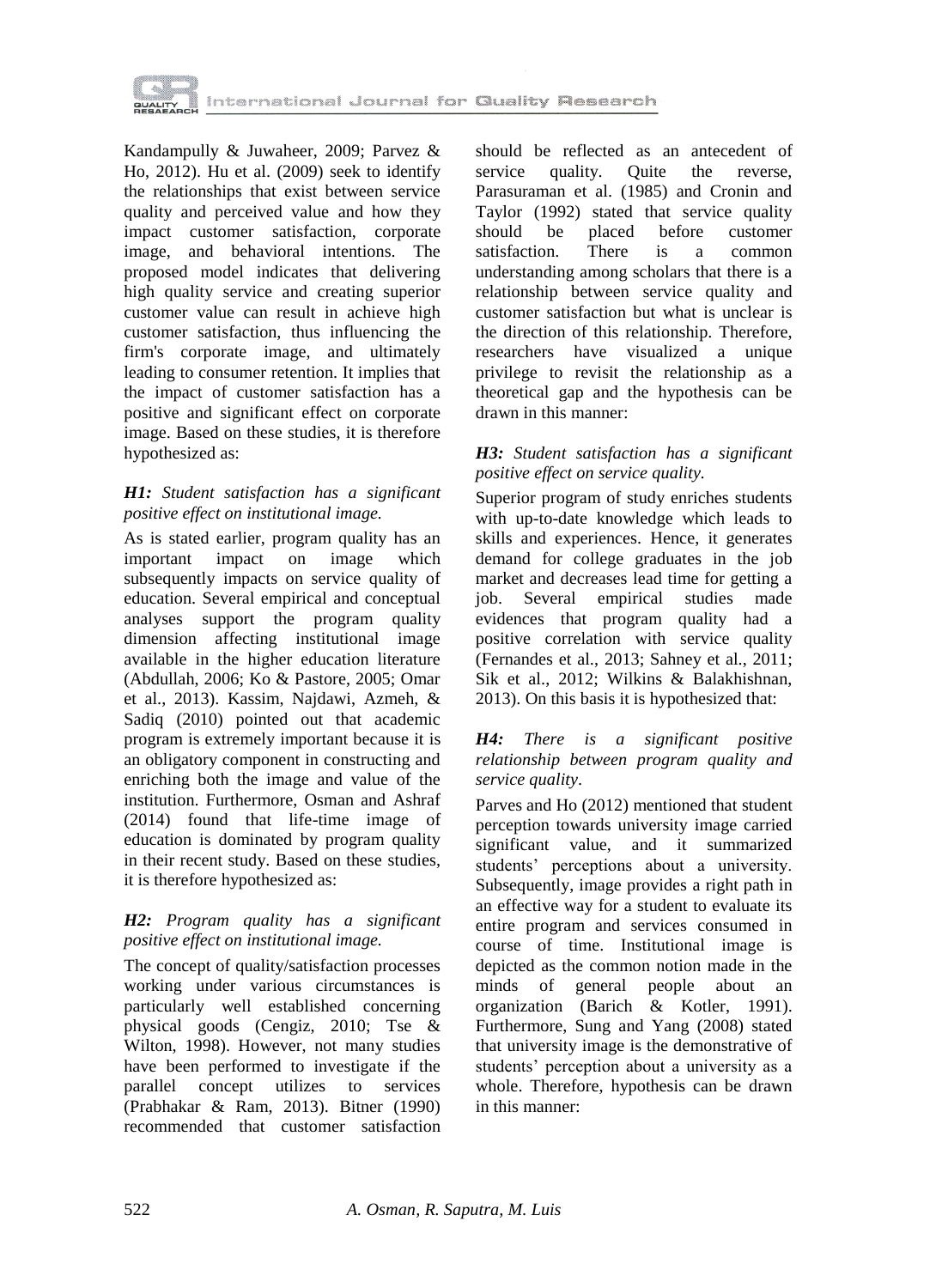

*H5: There is a significant positive relationship between institutional image and service quality.*

## **4.2. Mediating role of Institutional image**

Image as a mediation variable is rarely explored in the construct of student satisfaction, program quality and service quality in higher education perspective. However, several researchers suggested that customer satisfaction has a significant positive influence on corporate image (Parvez & Ho, 2012; Hu et al., 2009; Hegelsen & Nesset 2007). In recent times, several researchers stressed that program quality has a significant positive impact on image of the institution (Omar et al., 2013; Kassim et al., 2010; Osman & Ashraf, 2014). A number of researchers posited that image has a significant positive impact on service quality (Parvez & Ho, 2012; Sung & Yang, 2008). Visualizing the above discussion, it is justified to construct two paths such as; *student satisfaction → image → service quality* and *program quality → image → service quality*. Therefore, image as a mediating variable is rightly positioned and well-justified to explore its impact on service quality of education and hypotheses can be drawn in this manner:

*H6: Institutional image mediates between student satisfaction and service quality.*

*H7: Institutional image mediates between program quality and service quality.*

# **5. Research Methods**

# **5.1. Research design**

The target population was 5397 final-year students pursuing education in business management program at nine 'grade one' private universities in Bangladesh. According to the endorsement of Gay and Airasian (2003), if population go beyond 5,000 then sample size of 400 would be reasonably sufficient. Thus, a total of 450

samples were chosen through the systematic random sampling technique and 334 (74.22%) were returned. Three samples were eliminated due to the imperfect responses and left total useable samples of 310 after deleting 21 outliers according to Mahalnobi's distance (d2) and  $\chi^2 = 81.40$ cut-off point (Tabachnick & Fidell, 2007) in this study. The justification of systematic sampling was to let the respondents arrange for an equal opportunity to participate in this study. The research approach for this study is a quantitative method in nature and data was gathered through a self-regulated questionnaire. The study embraced a crosssectional research design where the data were collected at single point in time (Sekaran & Bougie, 2013) from August 20, 2016 to October 26, 2016.

# **5.2. Sampling frame**

The sampling frame refers to an entire list of components in the population from which sample is collected. The population of this study was final year (fourth-year) students of business faculty at 'grade one' private universities in Bangladesh. There are in total 9 universities, six is in Dhaka city and the remaining three is in Chittagong city. The total number of fourth-year students in business faculty represents the population of this study. The 'grade one' private universities are nominated by the Ministry of Education of Bangladesh based on permanent campus which is the minimum requirements of University Grant Commission (UGC) of Bangladesh. The rest of the private universities fail to comply with the minimum requirements of University Grant Commission (UGC) of Bangladesh. Thus, selecting of 'grade one' private universities is logically justified because they have at least some endorsement from government side which others do not have. The selecting of business students in this study is justified since approximately 35.75 % students are pursuing business studies at 'nine grade one' private universities of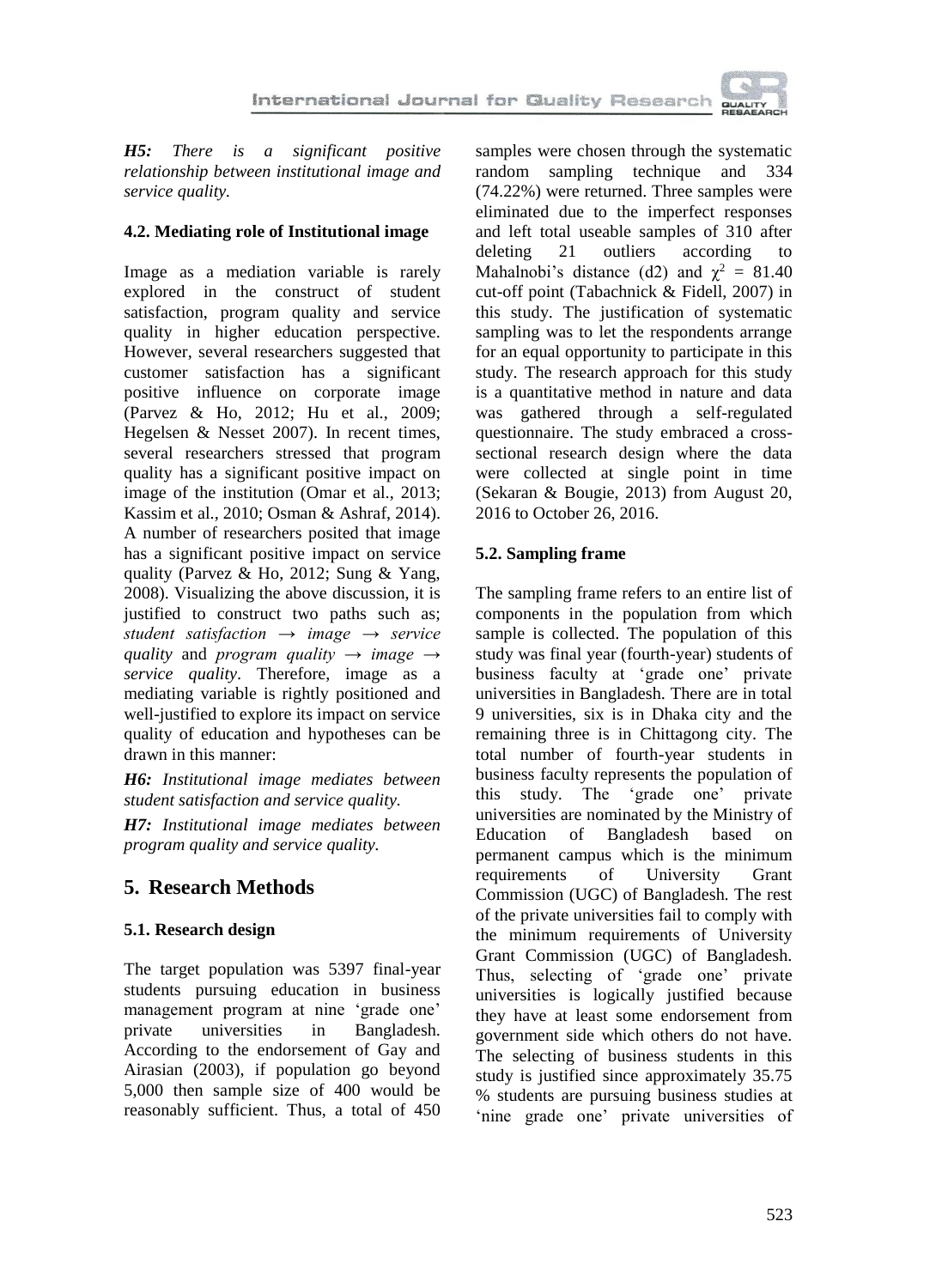

Bangladesh, and this is the highest student body compared to any program at 'nine grade one' private universities in Bangladesh (UGC, 2014). Furthermore, the last justification of selection regarding final year business students is that they are more

experienced with higher education system in general; thus, their perceptions are better to consider (Shakthival et al., 2005). The detailed of the population frame is shown in the Table 1.

| Name of the University                                                      | Number of<br><b>Fourth-Year</b><br><b>Students in</b><br><b>Business School</b> | <b>Total Number of</b><br><b>Students in Business</b><br><b>School</b> |  |
|-----------------------------------------------------------------------------|---------------------------------------------------------------------------------|------------------------------------------------------------------------|--|
| North South University                                                      | 2480                                                                            | 11000                                                                  |  |
| <b>Independent University</b>                                               | 560                                                                             | 2845                                                                   |  |
| <b>BRAC University</b>                                                      | 635                                                                             | 3100                                                                   |  |
| Ahsanullah University of Science & Technology                               | 173                                                                             | 850                                                                    |  |
| University of Science & Technology Chittagong                               | 98                                                                              | 950                                                                    |  |
| <b>BGC Trust University Bangladesh</b>                                      | 259                                                                             | 2147                                                                   |  |
| International University of Business, Agriculture and<br>Technology (IUBAT) | 141                                                                             | 650                                                                    |  |
| Bangladesh University of Business & Technology<br>(BUBT)                    | 572                                                                             | 4500                                                                   |  |
| International Islamic University Chittagong                                 | 479                                                                             | 2050                                                                   |  |
|                                                                             | $Total = 5397$                                                                  | Total = $20,894$                                                       |  |

|  |  |  |  | Table1. Nine 'Grade One' Private Universities in Bangladesh |
|--|--|--|--|-------------------------------------------------------------|
|--|--|--|--|-------------------------------------------------------------|

Source: Registrar Office, November, 2015 through personal communication.

#### **5.3. Research instrument**

Service quality was operationalized based on the SERVPERF model proposed by Cronin and Taylor (1992). The construct was measured through five basic dimensions of service quality (i.e. tangibility, reliability, responsiveness, assurance, and empathy). Program quality was operationalized based on three dimensions, such as academic factors, curriculum, and teaching methods adapted from Angell et al., (2008); Kwan and Ng (1999); and Navarro et al., (2005) consisting of 18 items. Institutional image was assessed through six items adjusted from Turkyilmaz and Ozkan (2007). Student satisfaction was measured through eight items proposed by Sultan and Wong (2012) and Wilkins and Balakrishnan (2013).

Respondents have been asked to indicate their responses regarding their perceptions on the level of satisfaction, program quality, institutional image and service quality within their institutions on a five point scale

(ranging from 1-5, indicating strongly disagree to 1, indicating strongly agree to 5). A pilot test was conducted for the refinement of questionnaire and instrument's reliability was confirmed through the Cronbach's alpha. The results of Cronbach's alpha for each construct was 0.938 (student satisfaction), 0.765 (service quality), 0.826 (program quality), and 0.890 (institutional image). The result of the pilot test ensured that the respondents understood the instruments well.

#### **5.4. Reliability measures**

Reliability is the estimation of a measurement to what extent a measurement is free of random or unstable error. Reliable instruments are strong and they perform well at different phases under diverse perspectives (Cooper & Schinder, 2006). The Cronbach's alpha was deployed to verify the inner stability of participants' responses to the entire items in a measure (Sekaran,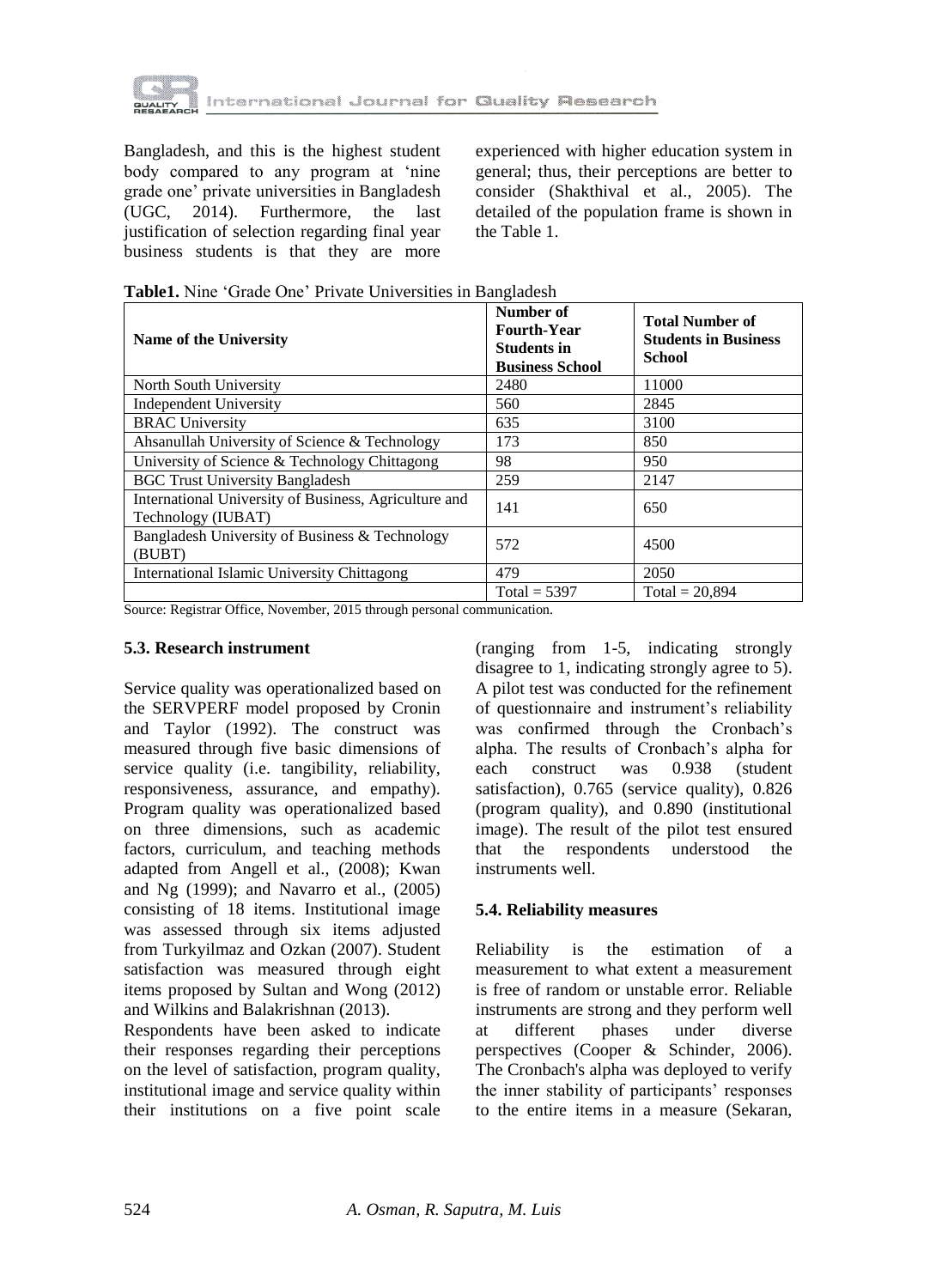

2010). According to Hair et al. (2006), the lower limit value of Cronbach's alpha is 0.70 and it can be reduce to 0.60 for exploratory research. Thus, the Cronbach's alpha value of 0.60 or higher was reflected for inner consistency in this study. The study found Cronbach's alpha value of 0.83 to 0.911 (See Table 2).

| Construct                           | <b>Factor Loadings</b> | Cronbach's Alpha | CR   | <b>AVE</b> |
|-------------------------------------|------------------------|------------------|------|------------|
| Service Quality (SQ)                |                        | 0.911            | 0.94 | 0.75       |
| Tangibility<br>٠                    | 0.73                   |                  |      |            |
| Reliability<br>$\bullet$            | 0.83                   |                  |      |            |
| Responsibility                      | 0.96                   |                  |      |            |
| Assurance                           | 0.86                   |                  |      |            |
| Empathy                             | 0.93                   |                  |      |            |
| <b>Program Quality</b>              |                        | 0.911            | 0.95 | 0.87       |
| Academic factor                     | 0.90                   |                  |      |            |
| Curriculum                          | 0.94                   |                  |      |            |
| <b>Teaching Method</b><br>$\bullet$ | 0.95                   |                  |      |            |
| <b>Institutional Image</b>          |                        | 0.830            | 0.77 | 0.53       |
| Img4<br>$\bullet$                   | 0.75                   |                  |      |            |
| Img5<br>٠                           | 0.75                   |                  |      |            |
| Img6                                | 0.68                   |                  |      |            |
| <b>Student Satisfaction</b>         |                        | 0.897            | 0.90 | 0.60       |
| Satis1                              | 0.84                   |                  |      |            |
| Satis2<br>٠                         | 0.81                   |                  |      |            |
| Satis3<br>٠                         | 0.80                   |                  |      |            |
| Satis4<br>٠                         | 0.79                   |                  |      |            |
| Satis5<br>٠                         | 0.69                   |                  |      |            |
| Satis8<br>٠                         | 0.72                   |                  |      |            |

**Table 2**. Reliability, Validity, and Uni-dimensionality Assessment

In this study, the validity is ensured through convergent validity. The convergent validity can be assessed through AVE. Fornell and Larcker (1981) recommended that reliable variables can have less than 50 percent explained variance (AVE). Hair et al. (2010) recommended that a threshold level of AVE for obtaining convergent validity is least 0.50. Thus, the study achieved the convergent validity constructed on the suggestion of Fornell and Larcker (1981), and Hair et al. (2010). The composite reliability is another measure of convergent validity. It indicates that the level to which a number of items unvaryingly indicate the hidden construct. The suggested value is 0.70 or bigger (Hair et al., 2010). The current study achieved the composite reliability because the value is from 0.77 to 0.95. The item loading for an item must be

0.60 or higher for previously proven scales to obtain the uni-dimensionality (Awang, 2012). In this study, item loadings under 0.6 were deleted one item at each time with the smallest value first. The process was continued until the uni-dimensionality was obtained.

## **5.5. Discriminant validity**

According to the suggestion of Fornell-Larcker (1981), discriminant validity can be judged by matching the amount of the variance capture by the construct and the shared variance with other constructs. Several authors recommend a threshold value of correlation between two constructs 0.85 (Clark & Watson, 1995; and Kline, 2011), although others recommend a value of 0.90 (Gold, Malhotra & Segars, 2001; and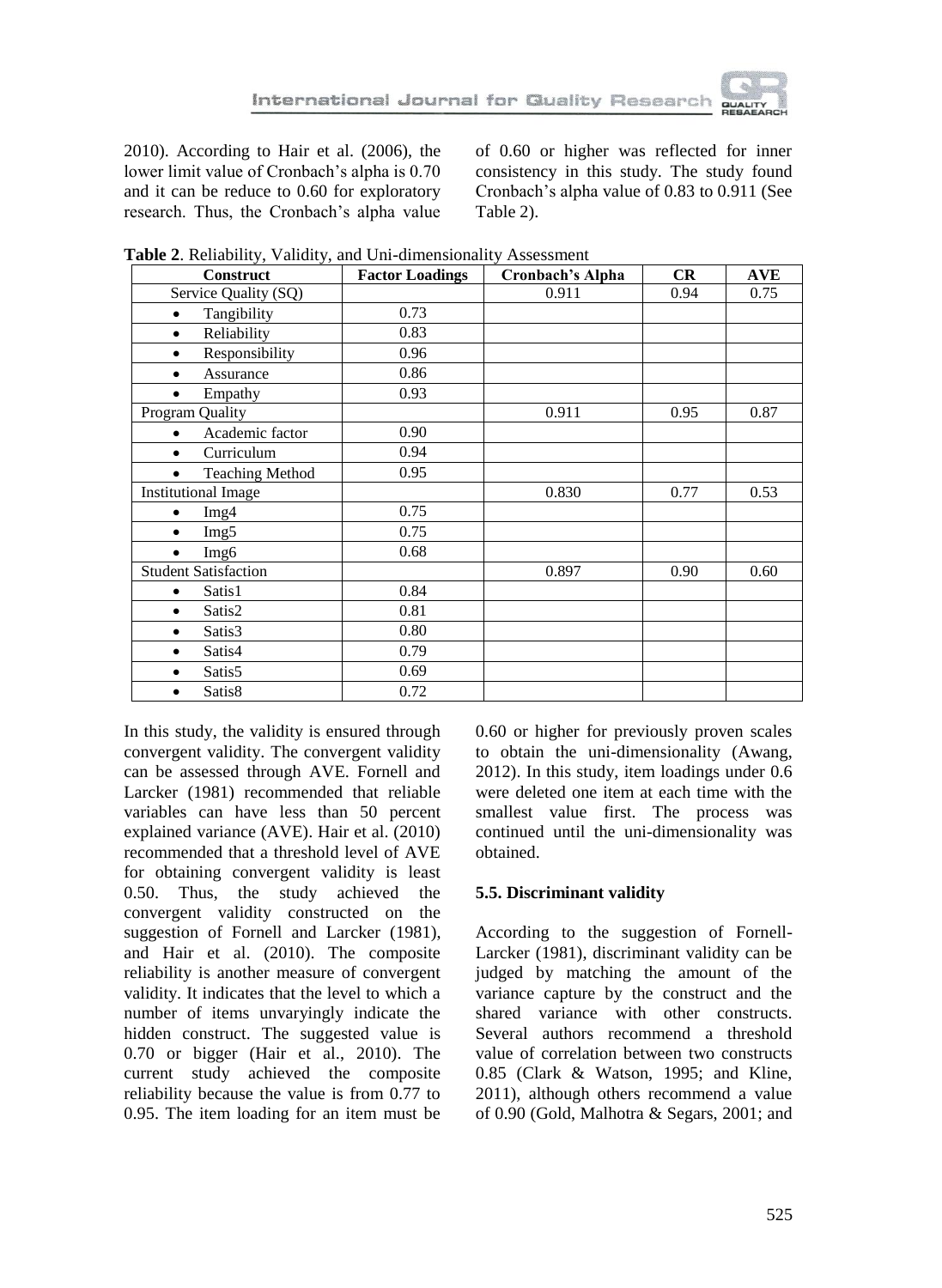

Teo, Srivastava, & Jiang, 2008) is acceptable for avoiding multicollinearity. In this study, correlation value 0.90 was considered to achieve discriminant validity. The

discriminant validity is attained because correlation value between two constructs is below the cut-off point (see Table 3).

| <b>Construct</b> | SC    | DГ    | <b>IMG</b> | <b>SATIS</b> |
|------------------|-------|-------|------------|--------------|
| SO               | 00.1  |       |            |              |
| D٢               | 0.856 | 1.00  |            |              |
| IMG              | 0.763 | 0.796 | 1.00       |              |
| <b>SATIS</b>     | 0.723 | 0.768 | 0.793      | 1.00         |

**Table 3**. Correlations from AMOS Output

# **6. Results**

#### **6.1. Confirmatory Factor Analysis (CFA)**

It is an exceptional factor analysis tool. It has supremacy to ensure about a construct and its indicators are stable with the researcher's hypothesizing of the nature of that construct.

Before running the CFA for all constructs, uni-dimensionality, validity, and reliability must be achieved (Awang, 2012). In this study, uni-dimensionality, validity, and reliability have confirmed (see Table 2). The below listed structural fit model (Figure 3) is constructed after performing the CFA.



**Figure 3.** The Final Fit Model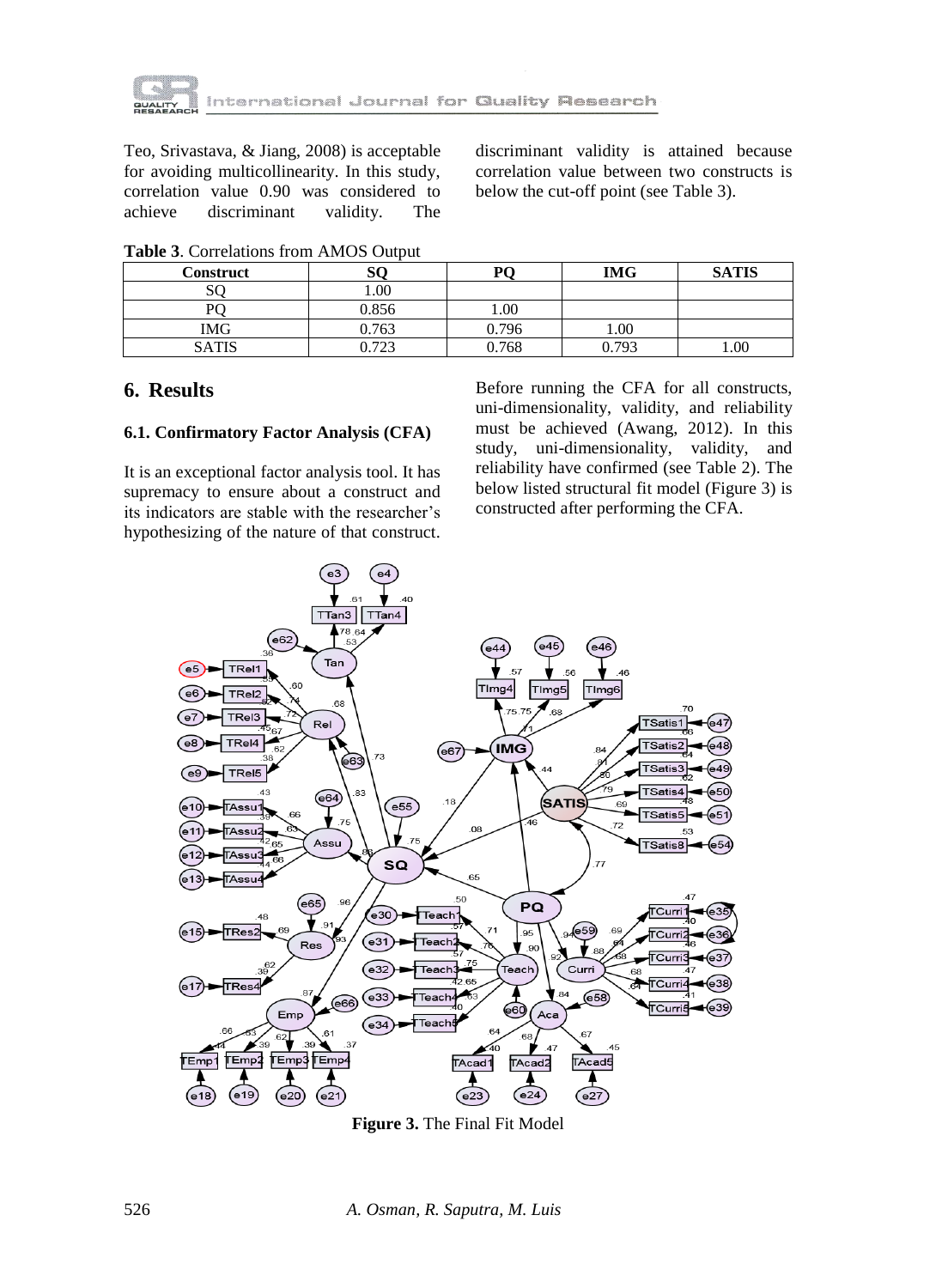

## **6.2. Goodness of fit**

This study provided a good fit of the research model to the data. The ratio χ2/df was 1.584, lower than the value of 5.0 as recommended by Hair et al. (2010) and Holmes-Smith (2006). Incremental fit indexes were higher than 0.90, with CFI of 0.927, and TLI of 0.922. In terms of absolute fit index, the RMSEA was 0.043 which is

lower than recommended value of 0.08. Together with these indexes, it is confirmed that the research model was a proper fit. Table 4 demonstrates the findings of the goodness of fit indexes listed below: According to the recommendation of Hair et al. (2010) and Holmes-Smith et al. (2006), at least one index from each category will ensure of model fit. Thus, the goodness of fit was confirmed in this study.

**Table 4**.The Assessment of Fitness of Final Fit Model (Figure 3)

| <b>Name of Category</b> | Index             | <b>Acceptable Level</b> | <b>Comments</b>            |
|-------------------------|-------------------|-------------------------|----------------------------|
| Absolute fit            | $RMSEA = 0.043$   | RMSEA < 0.08            | Required level achieved    |
| Incremental fit         | $CFI=0.927$       | CFI > 0.90              | Required level is achieved |
|                         | $TLI = 0.922$     | TLI > 0.90              | Required level is achieved |
| Parsimonious fit        | Chisq/df= $1.584$ | ${<}5.0$                | Required level achieved    |

#### **6.3. Status of hypothesis testing**

In this study, seven hypothesizes were tested and their status is demonstrated below in Table 5. The Figure 4 represents the significance of direct and indirect paths. In this study, mediation was tested according to the direction of Hair et al. (2010, p773). They proposed that if direct path is not significant and indirect paths are significant then full mediation is occurring.

| <b>Hypothesis</b>                                                                                              | <b>Standardized</b><br>beta Estimate                                               | <b>P</b> Value | <b>Results</b>  |
|----------------------------------------------------------------------------------------------------------------|------------------------------------------------------------------------------------|----------------|-----------------|
| H1: There is a significant positive relationship between<br>student satisfaction and institutional image.      | 0.44                                                                               | ***            | Significant     |
| <b>H2</b> : There is a significant positive relationship between<br>program quality and institutional image.   | 0.46                                                                               | ***            | Significant     |
| <b>H3</b> : There is a significant positive relationship between<br>student satisfaction and service quality.  | 0.08                                                                               | 0.40           | Not Significant |
| <b>H4</b> : There is a significant positive relationship between<br>program quality and service quality.       | 0.65                                                                               | ***            | Significant     |
| H5: There is a significant positive relationship between<br>institutional image and service quality            | 0.18                                                                               | $0.09*$        | Significant     |
| <b>H6</b> : Institutional image mediates the relationship<br>between student satisfaction and service quality. | Direct path is not significant<br>$(0.08)$ and indirect paths are<br>significant.  |                | Fully mediated  |
| <b>H7</b> : Institutional image mediates the relationship<br>between program quality and service quality.      | Direct path is significant<br>$(0.65)$ and indirect paths are<br>also significant. |                | Not mediated    |

#### **Table 5**. Results of Hypothesis

**Note:**  $ns = not significant, p < 0.10^*$  and  $p < 0.001^{***}$ 

According to the Table 5, hypothesis H1 is supported because direct path of student satisfaction and institutional image is statistically significant. Regarding Table 5, hypothesis H2 is supported because program

quality is showing statistically significant relationship with β value of 0.46 and p value at less than 0.001. Hypothesis H3 is not supported due to less β value and high p value. Hypothesis H4 is supported because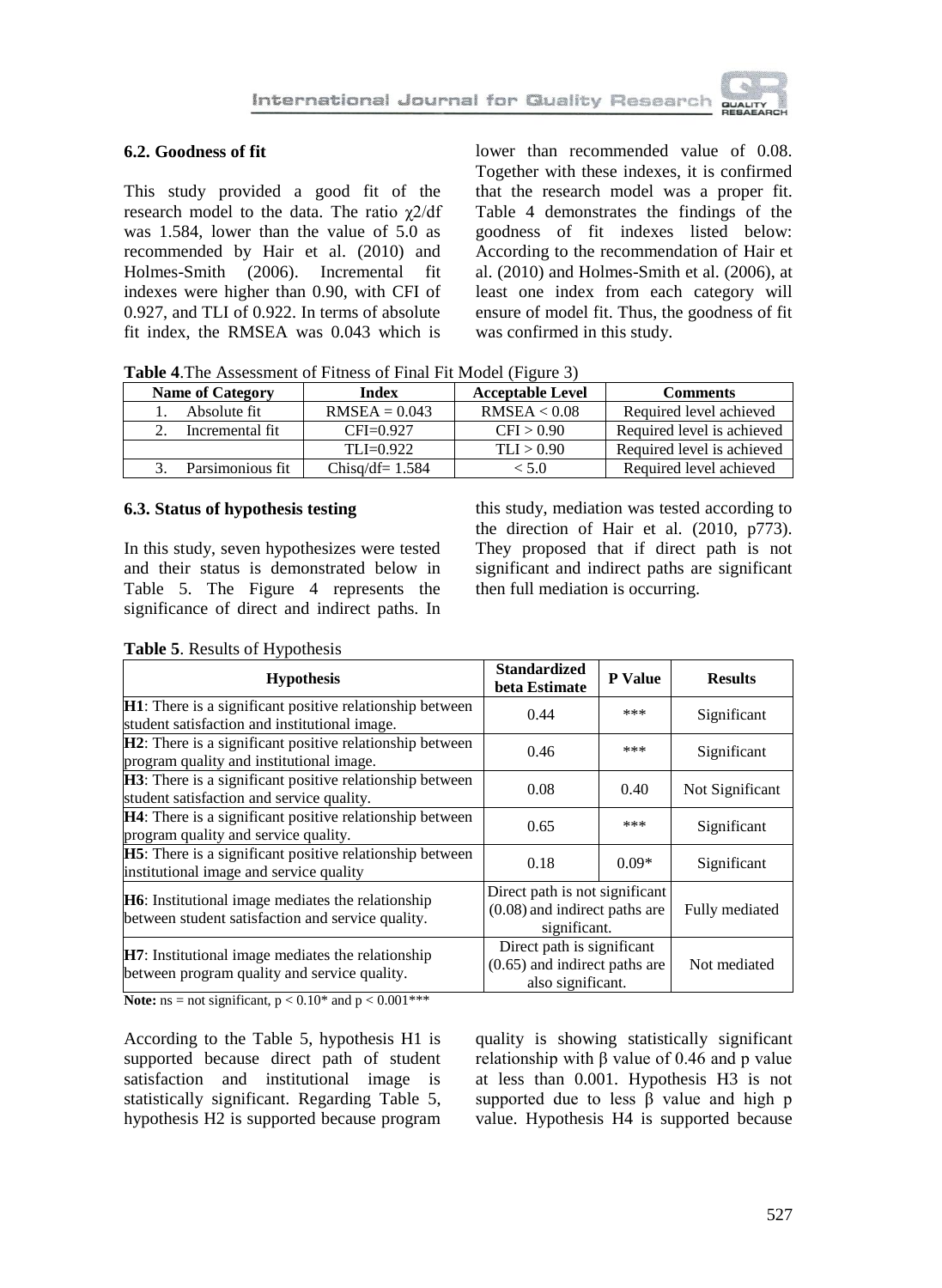

the β value is  $0.65$  and p value is less than 0.001. In respect of Table 5, hypothesis H5 is supported because β value is 0.18 and p value less than 0.10. Table 5 demonstrates that hypothesis H6 is supported by the study because direct path is not significant but indirect paths are significant. Eventually, Table 5 demonstrates that hypothesis H7 is not supported because direct and indirect paths are significant and not supported by

mediation rule of Hair et al. (2010). According to Figure 4, the study discloses that 71 percent variation in image is explained by student satisfaction and program quality representing bête value 0.44 and 0.46 respectively at p value less than 0.001. Figure 4 further discloses that 75 percent variation in service quality is explained by institutional image.



# **7. Discussion**

Table 5 exposes that there is a significant positive relationship between student satisfaction and institutional image. Thus, hypothesis H1 is supported. This is finding is consistent with (Jonine & Sharyn, 2013; Hu, Kandampully & Juwaheer, 2009; Parvez & Ho, 2012). Figure 4 indicates that student satisfaction is responsible for explaining the institutional image because  $β = 0.44$  and significant at p < 0.001 level. Thus, management of higher education institutes should emphasis more on student satisfaction.

According to Table 5, the study disclosed a significant positive relationship between program quality and institutional image. Thus, hypothesis H2 is supported. This finding is consistent with (Omar et al., 2013; Kassim et al., 2010). Here, students strongly perceive that program quality has the power to influence institutional image. The β value (0.46) is also representing the same.

The study disclosed that there is no significant relationship between student satisfaction and service quality. Thus, hypothesis H3 is not supported and exposed as a rare finding. This result is inconsistent with a number of scholars (Hishamuddin et al., 2008; Bitner, 1990). Here, student satisfaction is not sufficient enough to influence service quality in perspective of private higher education in Bangladesh. Undoubtedly, some other direct or indirect contributing factors may perhaps responsible for influencing service quality.

Table 5 also demonstrated that there is a significant relationship between program quality and service quality. As a result, hypothesis H4 is sustained. This result is consistent with several scholars (Abdullah, 2006; Joseph & Joseph, 1997). The β value  $(0.65)$  is significant at  $p < 0.001$  level and indicating that program quality is the influential factor to explain service quality.

As demonstrated by Table 5, the study revealed that there is a significant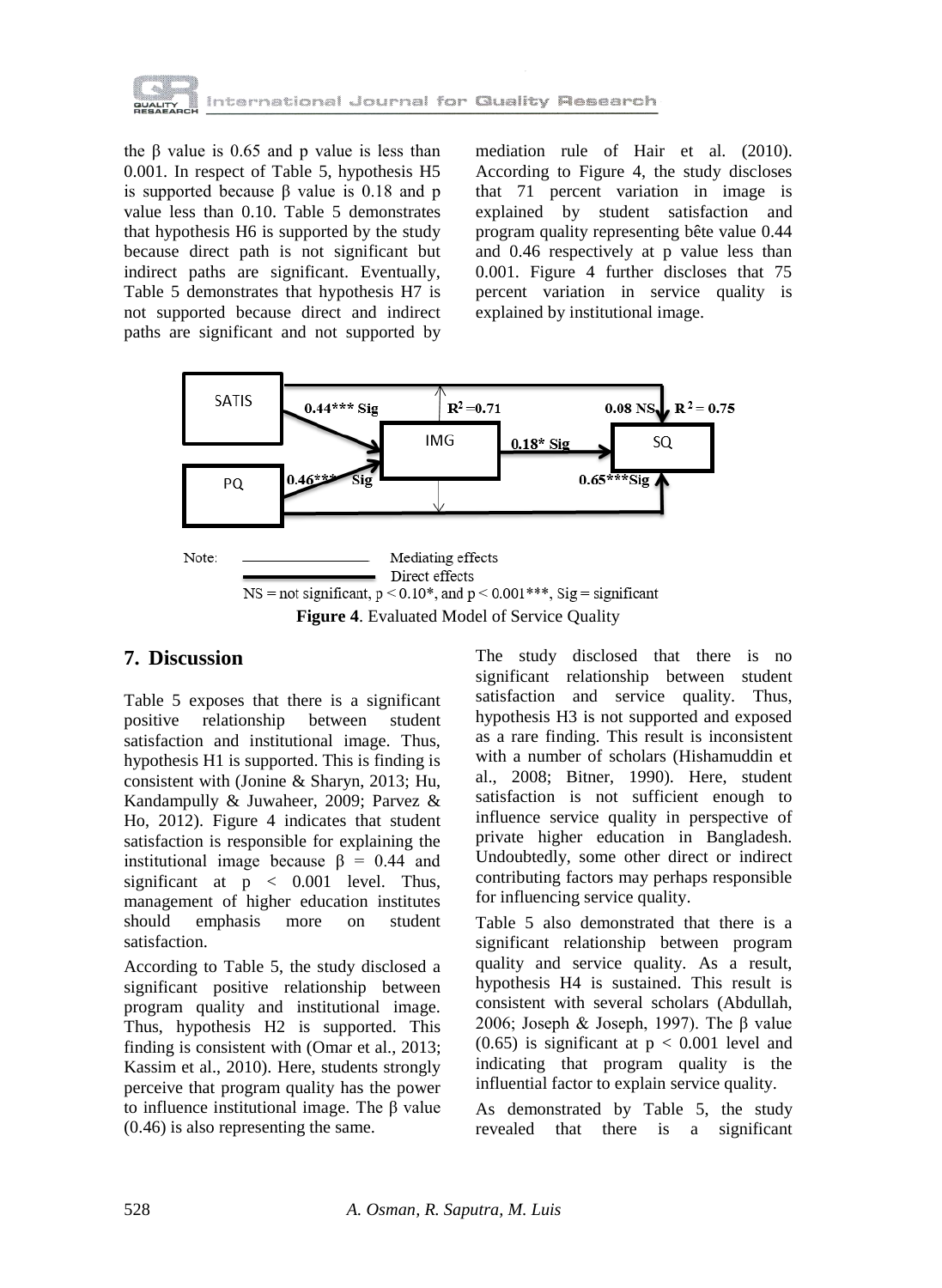

relationship between institutional image and service quality of education. Thus, hypothesis H5 is supported. This finding is consistent with (Parves & Ho, 2012; Sung & Yang, 2008). Furthermore, the Table 5 identified that institutional image mediates the relationship between student satisfaction and service quality thus hypothesis H6 is supported. Finally, the Table 5 disclosed that institutional image is incapable of mediating the relationship between program quality and service quality. Therefore, hypothesis H7 is not supported. The reality is that program quality significantly influencing service quality without intervention of image. According to the Figure 4, student satisfaction and program quality explained 71 percent variation in image means that these two factors are influential for explaining institutional image. Furthermore, institutional image explained 75 percent variation ( $R^2 = 0.75$ ) in service quality of education. Thus, this factor is an influential factor for explaining service quality and leaders of higher education should give more dedication to nurture this factor unceasingly for enhancing service quality.

# **8. Practical implications**

Findings of this study indicate that academic experts should promote the institutional image, student satisfaction and program quality rigorously in order to enhance service quality of education. Practically, investigating service quality of education can provide valuable information for university marketers to develop marketing strategies in future. The outcomes of this study would also provide substantial benefits to both practitioners and academics, in order to ensure service quality of education.

# **9. Limitations**

There are few inherent deficiencies detected in this study that need to be uncovered: Firstly, the study is concentrating absolutely in private-university perspective of

Bangladesh. Thus, generalization of the findings in tertiary education perspective is controversial. Secondly, the study integrated only 'grade one' nine private universities of Bangladesh. Henceforth, it is not wise to generalize the findings to other tertiary education environments in different areas or to separate business entities. Thirdly, the study focused final-year business students only thus the results of the study are still doubtful to generalize.

# **10. Conclusions**

In conclusion, the study highlights the significance of institutional image and explores the mediating role between student satisfaction, program quality and service quality of education. The study reveals that institutional image completely mediating between student satisfaction and service quality of education. It signifies that student satisfaction exclusively unable to influence service quality of education. Mediating role of image exposed as a vital role for establishing service quality. In another instance, image fails to mediate between program quality and service quality because direct path of program quality and service quality is highly statistically significant. In addition, the study discloses significant positive relationship between student satisfaction, program quality and institutional image. Therefore, student satisfaction, program quality and institutional image are serious issues to consider for upholding service quality in higher education and this study reinforced these through the conceptual model of service quality. This study incorporates institutional image as a mediating variable, which is an exceptional endeavor in higher education for enriching existing body of literature. The study is concentrated absolutely in private-university perspective thus generalization of the findings is still controversial in nature and it is regarded as a major limitation. The study should be imitated in other parts of the world to earn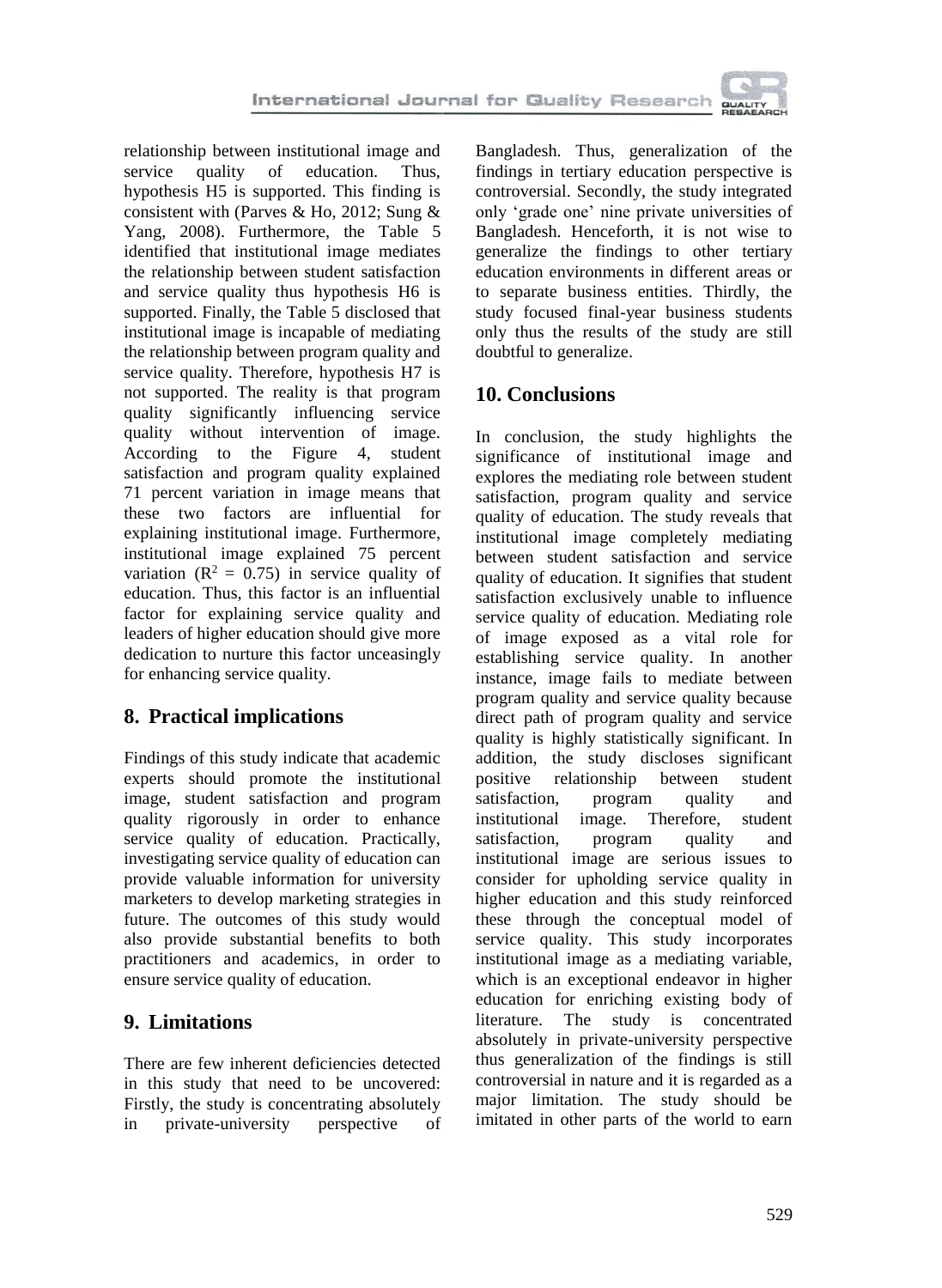

the validity of the model. There is a unique prospect to magnify the research further, focusing on other stakeholders of education, including schools, colleges, and vocational institutions, who perceive the identical quality improvement intentions.

**Acknowledgement:** The authors would like to thank students of top-ranked private universities in Bangladesh for their generous support during data collection.

## **References:**

- Abdullah, F. (2006). Measuring quality in higher education: three instruments compared. *International Journal of Research Method in Education*, *29*(1), 71-89. https://doi.org/10.1080/01406720500537445.
- Abili, K., Thani, N. F., & Afarinandehbin, M. (2012). Measuring university service quality by means of SERVQUAL method. *Asian Journal on Quality*, *13*(3), 204-211. https://doi.org/10.1108/15982681211287766.
- Alves, H., & Raposo, M. (2010). The influence of university image on student satisfaction. *International Journal of Educational Management*, *24*(1), 73-85.
- Angell, R. J., Heffernan, T. W., & Megicks, P. (2008). Service quality in postgraduate education. *Quality Assurance in Education*, *16*(3), 236-254. https://doi.org/10.1108/09684880810886259.
- Annamdevula, S., & Bellamkonda, R. S. (2012). Development of HiEdQUAL for measuring service quality in Indian Higher Education Sector. *International Journal of Innovation, Management and Technology*, *3*(4), 412-416.
- Arambewela, R., & Hall, J. (2009). An empirical model of international student satisfaction. *Asia Pacific Journal of Marketing and Logistic*, 21(4), 555-569.
- Arpan, L., Raney, A., & Zivnuska, S. (2003). A cognitive approach to understanding university image. *Corporate Communications*, *8*(2), 97-113.
- Asaduzzaman, Moyazzem, H., & Mahabubur, R. (2013). Service quality and student satisfaction: a case study on private universities in Bangladesh. *International Journal of Economics, Finance, and Management*, *1*(3), 128-135.
- Ashraf, M. A., Yusnidah, I., & Joarder, M. H. R (2009). Quality Education Management at Private Universities in Bangladesh: An Exploratory Study. *Journal of Education and Educators*, *24*(1), 17-32.
- Ashraf, M. A.**,** Osman, A. Z. R, & Ratan, S. R. A. (2014). Determinants of Quality Education in Private universities from the Students' Perspectives: A Case Study in Bangladesh. *Quality Assurance in Education*, *24*(11), 123-138. *http:/ doi.org/10.1108/QAE-09-2013- 0040*
- Awang, Z. (2012). *Structural equation modeling using Amos graphic*, PENERBIT PRESS, Universiti Technology Mara.
- Babaei, D., Rahimian, A., Omar, Z., & Idris, K. (2015). Ability mediation effects in the relationship between human resource practices and service quality. *Iranian Journal of Management Studies*, *8*(1), 5-25. doi:10.22059/IJMS. 2015.50067
- Barich, H., & Kotler, P. (1991). A framework for marketing image management. *Sloan Management Review*, *32*(2), 94-104.
- Bitner, M. J. (1990). Evaluating service encounters; the effects of physical surroundings and employee responses. *Journal of Marketing*, *54*(April), 69-82.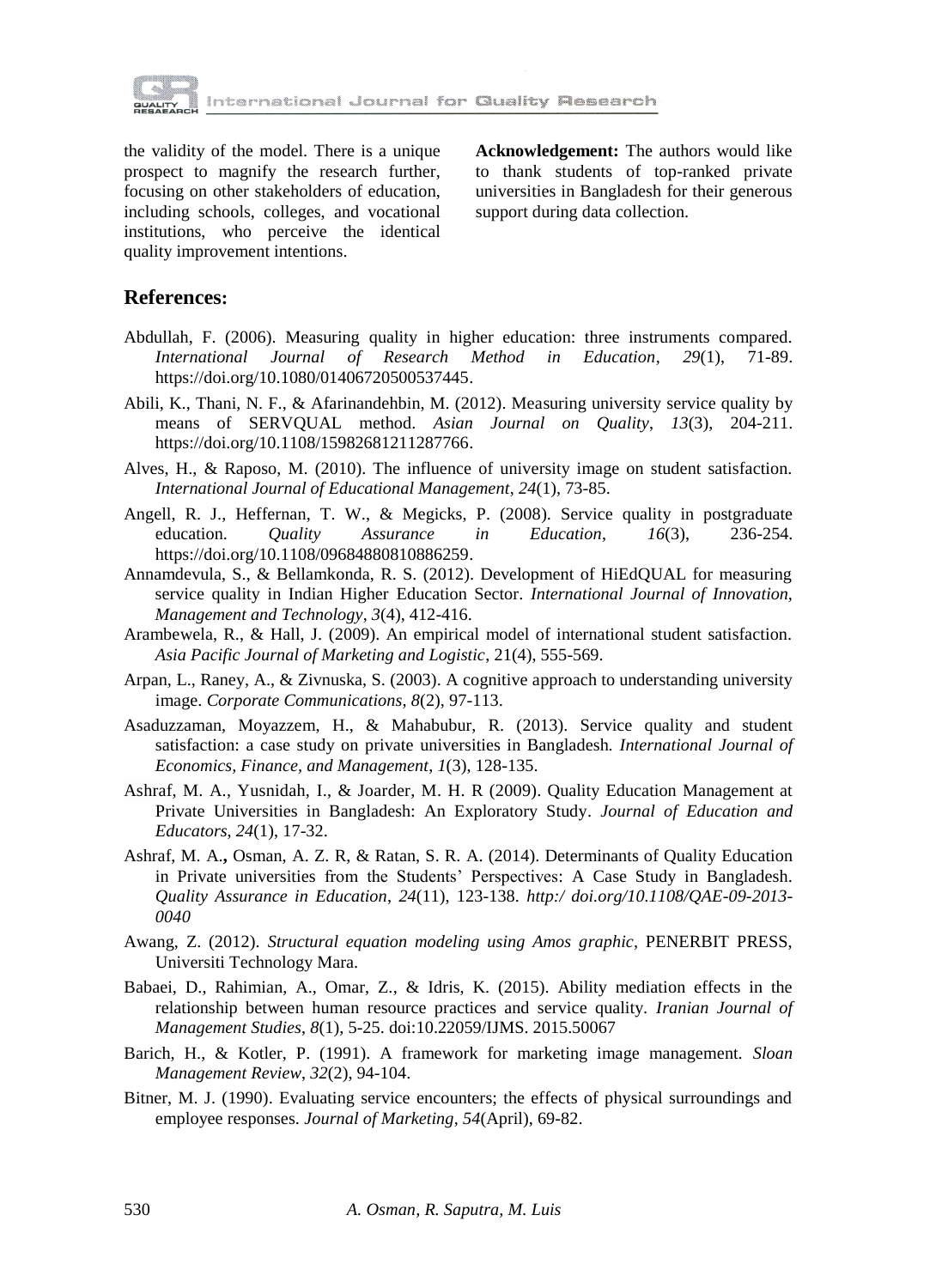

- Brady, M. K., Cronin, J. J. (2001). Some new thoughts on conceptualizing perceived service quality: A hierarchical approach. *Journal of Marketing*, *65*(3), 34-49. https://doi.org/10.1509/imkg.65.3.34.18334.
- Brown, R., & Mazzarol, T. (2009). The importance of institutional image to student satisfaction and loyalty within higher education. *Higher Education*, *58*(1), 81-95. https://doi.org/10.1107/s107340089183-8
- Cengiz, E. (2010). Measuring customer satisfaction: must or not? *Journal of Naval Science and Engineering*, *6*(2), 76-88.
- Chitty, B., Ward, S., & Chua, C. (2007). An application of the ECSI model as a predictor of satisfaction and loyalty for backpacker hostels. *Marketing Intelligence & Planning*, *25*(6), 563-580. https://doi.org/10.1108/02634500710819941.
- Clark, L. A., & Watson, D. (1995). Constructing validity: basic issues on objective scale development. *Psychological Assessment*, *7*(3), 309-319.
- Cooper, R. D., & Schindler, S. P. (2006). *Business Research Methods*, 9<sup>th</sup> edition, McGraw Hill International Edition.
- Cronin, J. J., & Taylor, S. A. (1992).Measuring service quality: a reexamination and extension. *The Journal of Marketing*, *56*(3), 55-68. doi: 10.2307/1252296.
- Dib, H., & Alnazer, M. (2013).The impact of service quality on student satisfaction and behavioral consequences in higher education services. *International Journal of Economy, Management and Social Sciences*, *2*(6), 285-290.
- Donaldson, B., & McNicholas, C. (2004).Understanding the postgraduate education market for UK-based students: a review and empirical study. *International Journal of Nonprofit and Voluntary Sector Marketing*, *9*(4), 346-60.
- Fernandes, C., Ross, K., & Meraj, M. (2013). Understanding student satisfaction and loyalty in the UAE HE sector. *International Journal of Educational Management*, *27*(6), 613-630. https://doi.org/10.1108/IJEM-07-2012- 0082
- Fornell, C., & Larcker, D. F. (1981). Evaluating structural equation models with unobservable variables and measurement error. *Journal of Marketing Research*, *18*(1), 39-50. doi:10. 2307/3151312.
- Gallifa, J., & Batlle, P. (2010). Student perceptions of service quality in a multi-campus higher education system in Spain. *Quality Assurance in Education*, *18*(2), 156-70. https://doi.org/10.1108/09684881011035367.
- Gay, L. R., & Airasian, P. (2003), *Educational research: Competencies for analysis and application, 7 th edition,* New Jersey: Pearson Education. https://doi.org/10.1016/s0024- 6301(98)00074-0.
- Ghotababadi, A. R., Baharun, R., & Feiz, S. (2012). A Review of Service Quality Models. 2<sup>nd</sup> *ICM Proceeding*, University Technology Malaysia, Malaysia.
- Gold, A. H., Malhotra, A., & Segars, A. H. (2001). Knowledge management: an organizational capabilities perspective. *Journal of Management Information Systems*, *18*(1), 185-214.
- Gray, E. R., & Balmer, J. M. T. (1998). Managing image and corporate reputation. *Long Range Planning*, *31*(5), 685-692.
- Gronroos, C. (1982). An applied service marketing theory. *European Journal of Marketing*, *16*(7), 30-41. https://doi.org/10.1108/EUM0000000004859.
- Gronroos, C. (1984). A service quality model and its market implications. *European Journal of Marketing*, *18*(4), 36-44.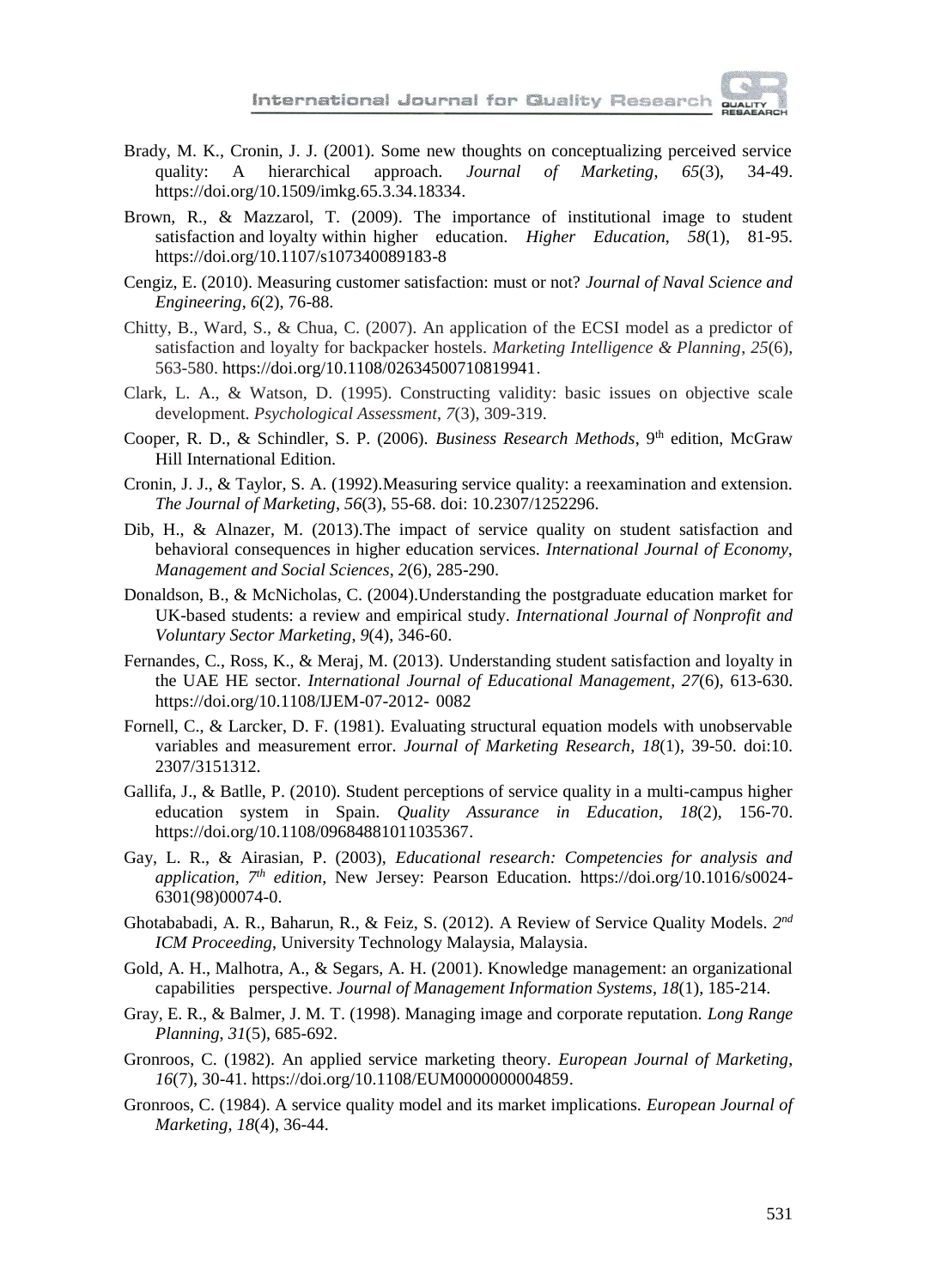

nternational Journal fo<mark>r Quality Research</mark>

- Gronroos, C. (1990). Service management: A management focus for service competition. *International Journal of Service Industry Management*, *1*(1), 6-14. https://doi.org/10.1108/09564239010139125
- Gruber, T. F. S., Voss, R., & Glaser, Z. M. (2010). Examining student satisfaction with higher education services: Using a new measurement tool. *International Journal of Public Sector Management*, *23*(2), 105-123.
- Hair, J. F., Black, W. C., Babin, B. J., & Anderson, R. E. (2010), *Multivariate Data Analysis: A global perspective (7thed.)*, Upper Saddle River: Pearson Education.
- Hanief, M., Hafeez, S., & Riaz, A. (2010). Factors affecting customer satisfaction. *International Research Journal of Finance and Economics*, *60*, 44-52.
- Helgesen, O., & Nesset, E. (2007). Images, satisfaction and antecedents: Drivers of student loyalty? A case study of a Norwegian University College. *Corporate Reputation Review*, *10*(1), 38-59. doi:10.1057/palgrave. crr. 1550037.
- Hénard, F., & Roseveare, D. (2012). *Fostering Quality Teaching in Higher Education: Policies and Practices*. Institutional Management in Higher Education (IMHE), Paris: OECD Publishing.
- Holmes-Smith, P., Coote, L., & Cunningham, E. (2006). *Structural equation modeling: From the fundamental to advanced topics*. Melbourne: Streams.
- Hishamuddin, F. A. H., Ilias, A., Rahman, A. R., & Razak, A. Z. M. (2008). Service quality and student satisfaction: A case study at private higher education institutions. *International Business Research*, *1*(3), 163-175.
- Hu, H. H., Kandampully, J., & Juwaheer, D. T. (2009). Relationship and impacts of service quality, perceived value, customer satisfaction, and image: An empirical study. *The Service Industries Journal*, *29*(2), 111-125. https://doi.org/10.1080/02642060802292932.
- I-Ming, W., & Chich-Jen, S. (2006). The relationship between service quality and customer satisfaction: the example of CJCU library. *Journal of Information & Optimization Sciences*, *27*(1), 193-209.
- Jonine, J., & Sharyn, B. (2013). Institutional factors and the postgraduate student experience. *Quality Assurance in Education*, *21*(3), 311-322. https://doi.org/10.1108/QAE-Nov-2011- 0069.
- Joseph, M., & Joseph, B. (1997). Service quality in education: a student perspective. *Quality Assurance in Education*, *5*(1), 15-19. https://doi.org/10.1108/09684889710156549.
- Johnson, M. D., Gustafsson, A., Andreaseen, T. W. Lervick, L., & Cha, J. (2001). The evolution and future of national customer satisfaction index models. *Journal of Economic Psychology*, *22*, 217-245.
- Kang, G. D., & James, J. (2004). Service quality dimensions: an examination of Gronroos's service quality model. *Managing Service Quality: An International Journal*, *14*(4), 266- 277. https://doi.org/10.1108/09604520410546806
- Kassim, M. N., Najdawi, M., Azmeh, A. Z., & Sadiq, H. (2010). Effects of institutional reform on corporate image and value in a developing country context. *Measuring Business Excellence*, *14*(2), 32-45. https://doi.org/10.1108/13683041011047849.
- Kline, R. B. (2011). *Principles and practice of structural equation modeling, 3 rd edition,* The Guilford Press. New York.
- Ko, Y. J., & Pastore, D. L. (2005). A hierarchical model of service quality for the recreational sport industry. *Sport Marketing Quarterly*, *14*(2), 84-97.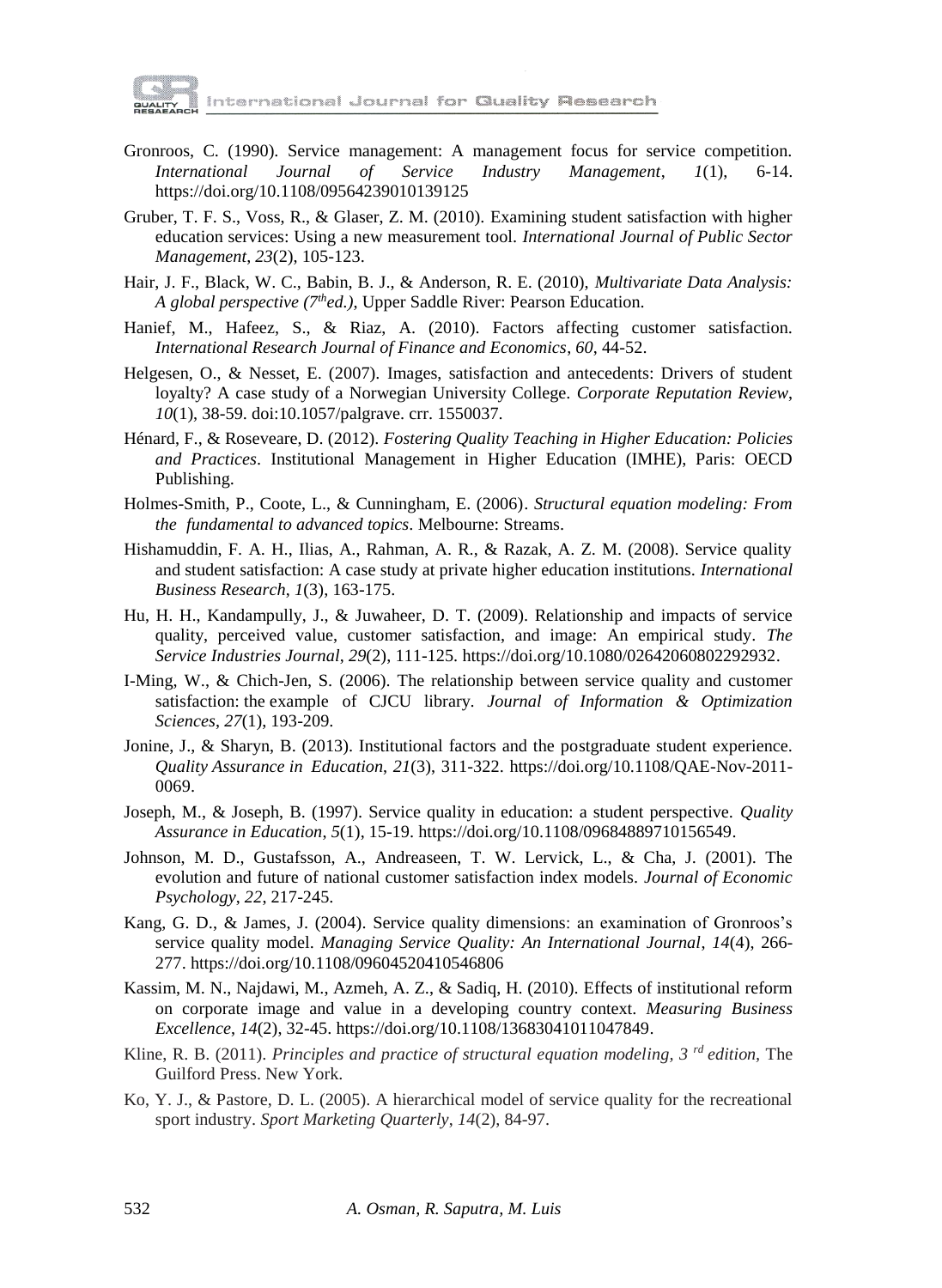

- Kwan, P. Y. K., & Ng, P. W. K. (1999). Quality indicators in higher education comparing Hong Kongand China's students. *Managerial Auditing Journal*, *14*(1/2), 20-27.
- Kwek, C.L., Chai, L. T., & Piew, T. H. (2010). The inside-out' and 'outside-in' approaches on students' Perceived service quality: an empirical evaluation. *Management Science and Engineering*, *4*(2), 1-26.
- Lin, S. P., Chan, Y. H., & Tsai, M. C. (2009). A transformation function corresponding to IPA and gap analysis. *Total Quality Management & Business Excellence*, *20*(8), 829- 846.
- Magd, H., Kadasah, N., & Curry, A. (2003). ISO 9000 implementation: a study of manufacturing companies in Saudi Arabia. *Managerial Auditing Journal*, *18*(4), 313-22.
- Malik, E. M., Danish, Q. R., & Usman, A. (2010). The impact of service quality on students' satisfaction in higher education institutes of Punjab. *Journal of Management Research*, *2*(2), 1-11.
- Mohsin, M., & Kamal, A. (2012). Managing quality higher education in Bangladesh: Lessons from the Singaporean and Malaysian strategies and reforms. *International Journal of Business and Management*, *7*(20), 59-70.
- Navarro, M. M., Iglesias, M. P., & Torres, P. R. (2005). A new management element for universities: Satisfaction with the offered courses. *International Journal of Educational Management*, *19*(6), 505-526. https//doi.org/10.1108/09513540510617454.
- Omar, K., Meuellati, A., & Djafri, F. (2013). The impact of service quality, student satisfaction, and university reputation on student loyalty: A case study of international students in IIUM, Malaysia. *Information Management and Business Review*, *5*(12), 584- 590.
- Osman, A. Z. M. R., & Ashraf, M. A. (2014). A Quality Probe of the Private MBA Program: Evidence from Bangladesh. *Journal of Education and Practice*, *5*(23), 58-66.
- Parasuraman, A., Zeithaml, V. A., & Berry, L. L. (1985). A conceptual model of service quality and its implication for future research. *Journal of Marketing*, *49*(April), 41-50. doi: 10. 2307/1251563
- Parasuraman, A., Zeithaml, V. A., & Berry, L. L. (1988). SERVQUAL: a multiple-item scale for measuring customer perceptions of service quality. *Journal of Retailing*, *64*(1), 12-40.
- Paramewaran, R., & Glowacka, A. E. (1995). University image: an information processing perspective. *Journal of Marketing for Higher Education*, *6*(2), 41-56. https://doi.org/10.1300/J050v06n02\_04
- Park, J. W., Rodger, R., & Wu, C. L. (2006). Modelling the impact of airline service quality and marketing variables on passengers' future behavioural intentions. *Tranportation Planning and Technology*, *29*(5), 359-381.
- Pereda, M., Airey, D., & Bennett, M. (2007). Service quality in higher education: The experience of overseas students. *Journal of Hospitality, Leisure, Sport & Tourism Education*, *6*(2), 55-67.
- Prabhakar, G. V., & Ram, P. (2013). SERVQUAL and customer satisfaction: the mediating influence of communication in the privatized telecom sector. *International Journal of Academic Research in Business and Social Sciences*, *3*(3), 135-148.
- Parves, S., and Ho, Y. W. (2012). Service quality in a higher education context: an integrated model. *Asia Pacific Journal of Marketing and Logistics*, *24*(5), 755-784. https://doi.org/10.1108/135558511211278196.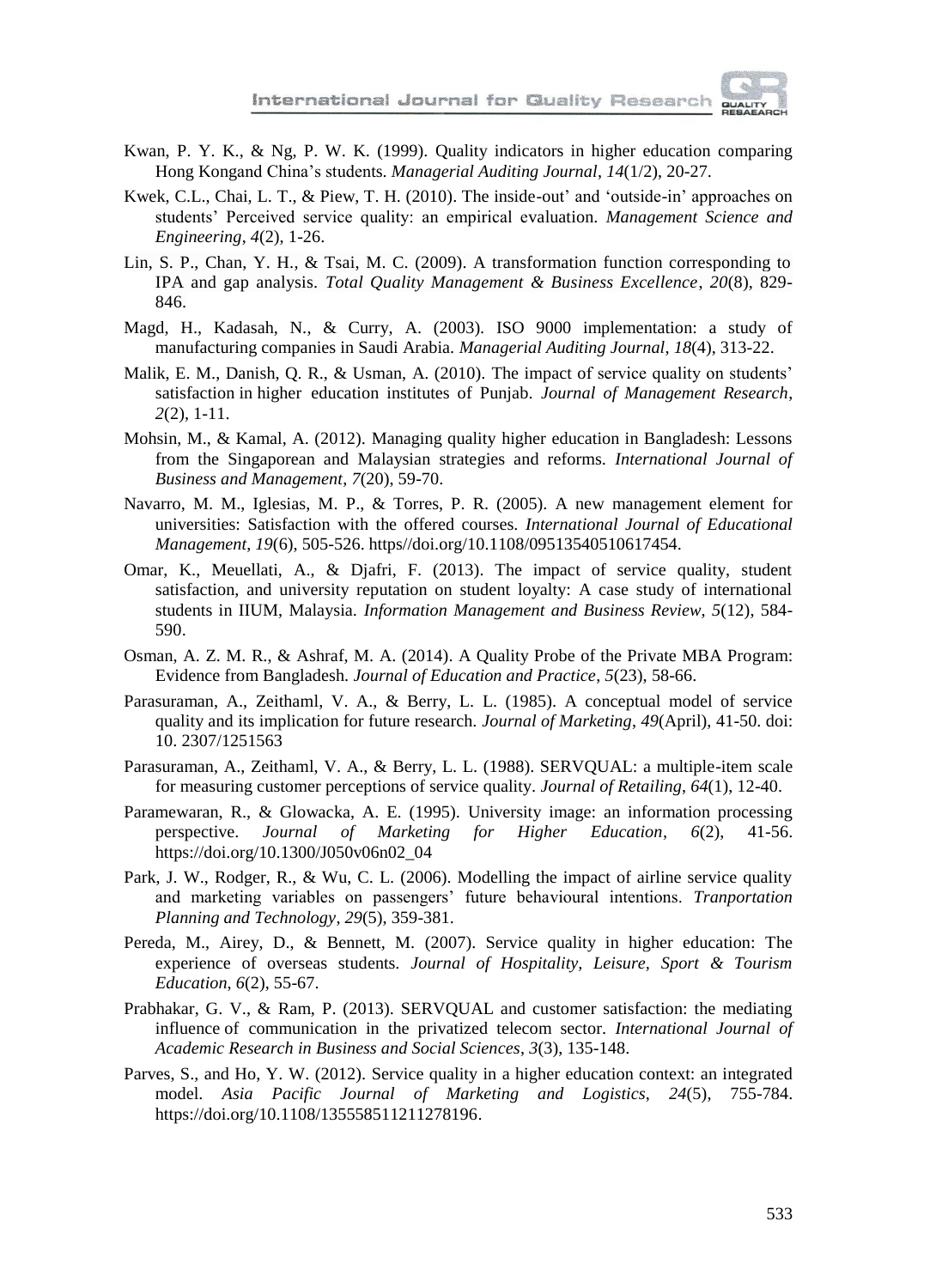

International Journal for Quality Research

- Richardson, J. T. E. (2005). Instruments for obtaining student feedback: a review of the literature. *Assessment and evaluation in higher education*, *30*(4), 387-415. https://doi.org/10.1080/02602930500099193
- Rouf, A. M., Habibullah, M., & Islam, A. M. (2015).Opinion on the higher education of private universities in Bangladesh. *International Journal of Education and Information Technology*, *1*(3), 80-86.
- Sahney, S., Sinha, G., & Jain, R. (2011). Conceptualizing service quality in higher education. *Asian Journal on Quality*, *12*(3), 296-314. https://doi.org/10.1108/1598261111187128.
- Sakthivel, P. B., Rajendran, G., & Raju, R., (2005). TQM implementation and students satisfaction of academic performance. *The TQM Magazine*, *17*(6), 573-589.
- Salahuddin, M., & Aminuzzaman, M. (2011). Quality issues of higher education in Bangladesh. *Journal of General Education*, *1*, 1-15.
- Sapri, M., Kaka, A., & Finch, E. (2009). Factors that Influence Student's Level of Satisfaction with Regards to Higher Educational Facilities Services. *Malaysian Journal of Real Estate*, *4*(1), 34-51.
- Sekaran, U., & Bougie, R. (2013). *Research methods for business: A skill building approach, 5 th edition.* New York: John Wiley & Sons.
- Shekarchizedeh, A., Rasli, A., & Hon-Tat, H. (2011). SERVQUAL in Malaysian universities: Perceptions of International students. *Business Process Management Journal*, *17*(1), 67- 81. https://doi.org/10.1108/14637151111105580.
- Sik, S., Gede, M. Y. B., & Nur, M. (2012). An empirical study of state university students' perceived service quality. *Quality assurance in Education*, *15*(3), 334-351.
- Sines, R.G. Jr., & Duckworth, E.A. (1994).Customers service in higher education. *Journal of Marketing for Higher Education*, *5*(2), 1-15. https://doi.org/10.1300/J050v05n02\_01.
- Sultan, P., & Wong, Y. H. (2012). Service quality in a higher education context: an integrated model. *Asia Pacific Journal of Marketing and Logistics*, *24*(5), 755-784. https://doi.org/10.1108/13555851211278196.
- Sung, M., & Yang, S. U. (2008). Toward the model of university image: The influence of brand personality, external prestige, and reputation. *Journal of Public Relations Research*, *20*(4), 357-376.
- Tabachnick, B. G., & Fidell, L. S. (2007). *Using multivariate statistics, 5 th edition.* Boston: Pearson Education Inc.
- Teo, T. S. H., Srivastava, S. C., & Jiang, L. (2008). Trust and electronic government success: an empirical study. *Journal of Management Information Systems*, *25*(3), 99-132. doi: 10.2753/MIS0742-1222250303
- Tse, D. K., & Wilton, P. C. (1998). Models of consumer satisfaction formation: An extension. *Journal of Marketing Research*, *25*, 204-212.
- Turkyilmaz, A., & Ozkan, C. (2007). Development of a customer satisfaction index model. *Industrial Management and Data Systems*, *107*(5), 672-687. https://doi.org/10.1108/02635570710750426.
- Spreng, R. A., & Singh, A. K. (1993). An empirical assessment of the SERVQUAL scale and the relationship between service quality and satisfaction. *Enhancing Knowledge Development in Marketing*, *4*(1), 1-6.
- UGC (2004). *Annual Report 2004*. Dhaka: University Grants Commission, Bangladesh.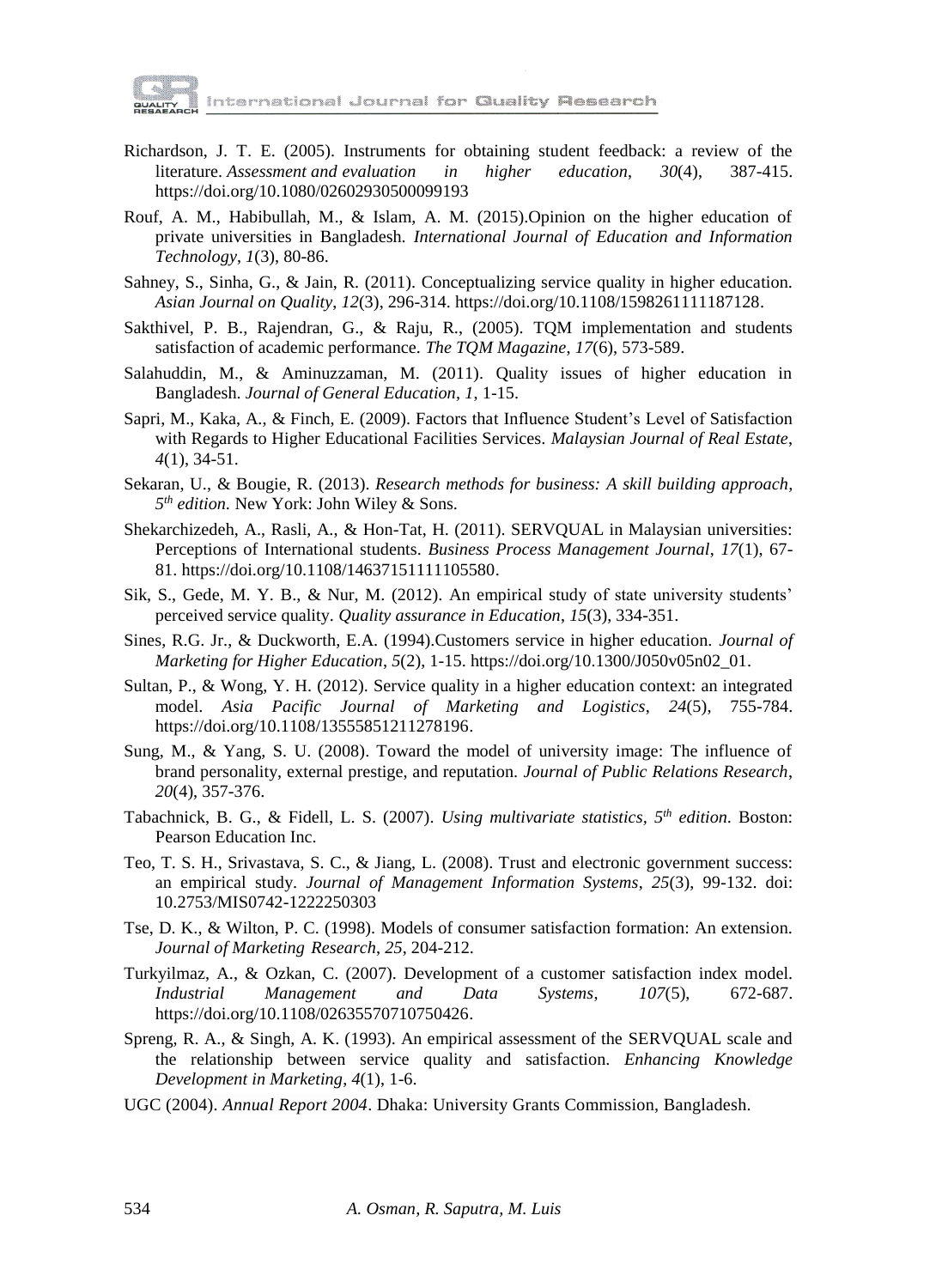

UGC (2014). *Annual Report 2014*. Dhaka: University Grants Commission, Bangladesh.

- U.S. News & World Report (2011). Retrieved August 25, 2012, from http://www.usnews.com/education/worlds-best-universitiesranking/top-400-universitiesin-the-world.
- Yunus, N.K.Y, Ishak, S., & Razak, A. Z. A. A. (2010). Motivation, empowerment, service quality and polytechnic students' level of satisfaction in Malaysia. *International Journal of Business and Social Science*, *1*(1), 120-128.
- Weerasinghe, I. M. S., & Farnando, S. R. L. (2017). Students' satisfaction in higher education: Literature Review. *American Journal of Educational Research*, *5*(5), 533-539. doi: 10.12691/education-5-5-9.
- Wilkins, S., & Balakrishnan, S. M. (2013). Assessing student satisfaction in transnational higher education. *International Journal of Educational Management*, *27*(2), 143-156. http://doi.org/10.1108/09513541311297568.

#### **Abu Osman**

United International University, School of Business & Economics Madani Avenue, Badda, Dhaka-1212 Bangladesh [rash\\_osman@yahoo.com](mailto:rash_osman@yahoo.com)

#### **Ruswiati Saputra**

University Utara Malaysia, Othman Yeop Abdullah Graduate School of Business Sintok, Kedah-06010 Malaysia [rus\\_wi@yahoo.co.id](mailto:rus_wi@yahoo.co.id)

#### **Martino Luis**

University Utara Malaysia, Othman Yeop Abdullah Graduate School of Business Sintok , Kedah -06010, Malaysia [martino@uum.edu.my](mailto:martino@uum.edu.my)